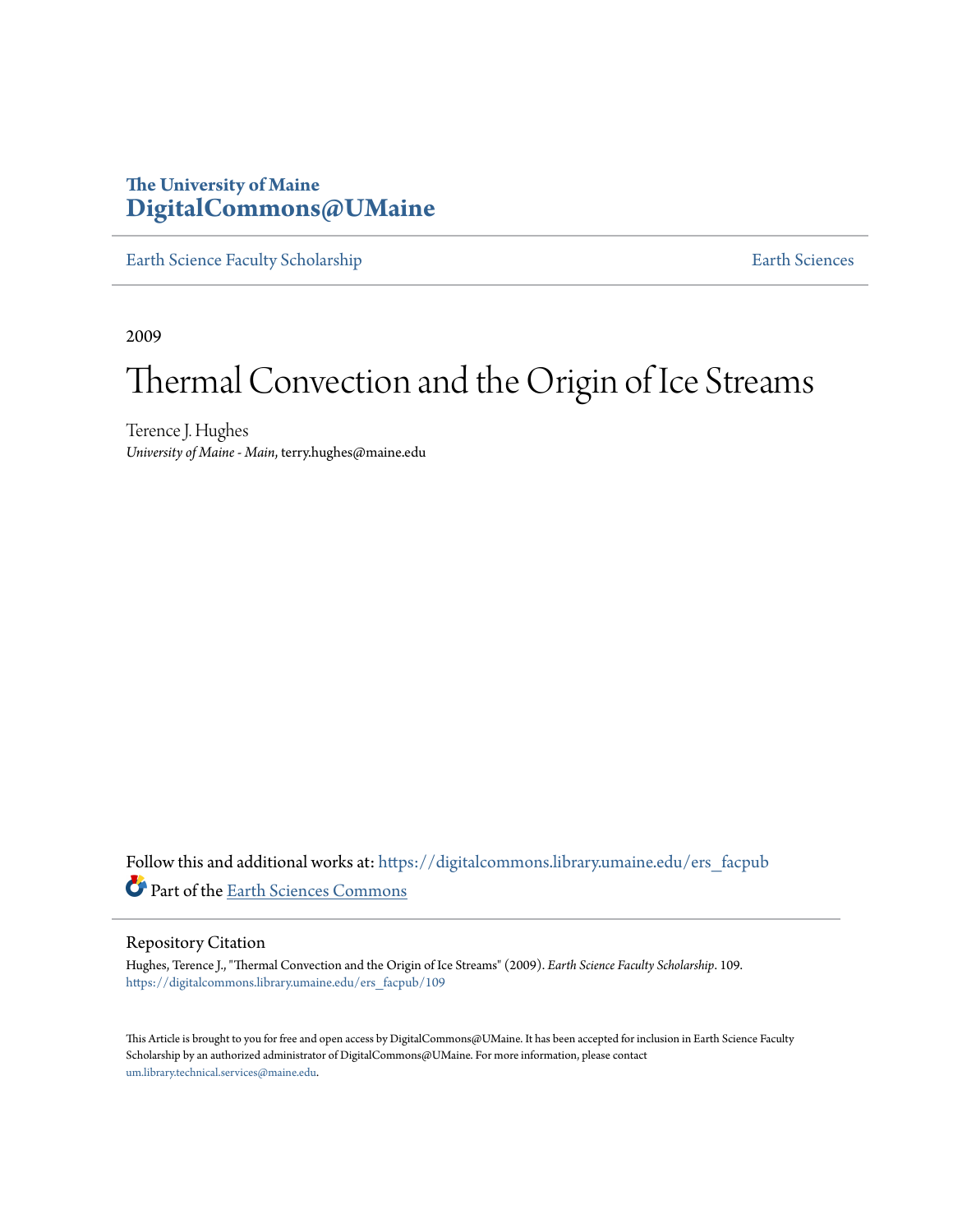# Thermal convection and the origin of ice streams

T. HUGHES

Climate Change Institute, Department of Earth Sciences, University of Maine, Orono, Maine 04469-5790, USA E-mail: terry.hughes@maine.edu

ABSTRACT. Ice streams are a fact of ice-sheet dynamics, draining up to 90% of the ice. Thermal convection in ice below the density inversion is a speculation. An attempt is made to meld the two in such a way that the speculation becomes an explanation for the fact.

### **INTRODUCTION**

The origin of ice streams, which discharge 70% and 90% of ice from the Greenland and Antarctic ice sheets respectively, is widely recognized among glaciologists as a major unsolved problem. Another unsolved problem, not recognized by most glaciologists, is the disposition of a vast reservoir of gravitational potential energy in these ice sheets, resulting from a density inversion in ice near the bed that puts a thick layer of higher-density colder ice above a thinner layer of lower-density warmer ice. A solution to both problems is proposed in which the 'ceiling' of colder ice sinks into the 'basement' of warmer ice along ice flowbands by means of a unique form of polycrystalline thermal convection, thereby transforming these flowbands into ice streams and transforming the reservoir of gravitational potential energy into the thermal and kinetic energy associated with the fast motion of ice streams.

This investigation begins with a brief history of speculation surrounding the possibility of thermal convection in polar ice sheets, including implications for ice-sheet dynamics, abrupt climate change, and mantle dynamics associated with plate tectonics. Then the unique conditions for thermal convection in a polycrystalline polar ice sheet are reviewed. The investigation concludes with a proposal to understand the origin of ice streams in polar ice sheets as a necessary interaction between horizontal motion in advective gravitational sheet flow and vertical motion in convective gravitational streamflow.

#### **BACKGROUND**

The possibility of thermal convection in polar ice sheets occurred to me while I attended lectures on 'World Geology' given by J. Tuzo Wilson at The Ohio State University during the spring semester of 1968. Wilson pioneered the geological paradigm shift that has resulted in a new synthesis now known as plate tectonics. He published three brief papers in those early years that were seminal. Wilson (1963) proposed deep-mantle thermal convection that sent plumes punching through a spreading Pacific lithosphere plate to account for the age of volcanoes in the Hawaiian island chain. Wilson (1965) proposed transform faults that connected oceanic rifts to oceanic trenches, thereby showing that Earth's lithosphere consisted of interacting moving tectonic plates. Wilson (1966) presented evidence that the Atlantic Ocean had closed and reopened since the Cambrian, and proposed a theory in which lithosphere rifts opened oceans and lithosphere trenches closed oceans, producing mountain ranges along suture zones, a theory now accepted and called the 'Wilson cycle of orogenesis'. Not one mathematical equation cluttered Wilson's work.

Wilson believed thermal convection in Earth's mantle caused lithosphere plates to move across Earth's surface. In fluids heated from below, thermal convection begins when heat can be transported upwards more efficiently by mass transport than by thermal conduction within a static fluid. This transformation takes place when a 'Rayleigh number' reaches a critical value (Strutt, 1916). A 2164m hole to bedrock had just been cored through the West Antarctic ice sheet in 1968 at old Byrd Station (80° S, 120° W) by the United States Army's Cold Regions Research and Engineering Laboratory (CRREL). Temperatures and densities had been logged (Gow and others, 1968). This and earlier work on the creep (Glen, 1955) and conductive (Pounder, 1965) properties of ice allowed calculation of the Rayleigh number at Byrd Station. It was just past the critical value for fluids (Hughes, 1970). I was so bold as to suggest that, if thermal convection in the Antarctic ice sheet were to initiate and propagate like a chain reaction through the ice, it could lead to a surge of the ice sheet and perhaps to a new global Ice Age as Antarctic ice flooded the World Ocean. Early radioecho records recorded vertical reflections that I interpreted as plumes of convective flow, an interpretation that had initial support from Bentley (1971).

This led to a series of papers that investigated the nature of the Rayleigh criterion, as applied to polycrystalline rocks instead of viscous fluids, and to the Antarctic ice sheet in particular (Hughes, 1971, 1972a,b). The idea of the Antarctic ice sheet as a simplified miniature mantle accessible at all depths by deep drilling and open to three-dimensional seismic and radar mapping over time led to other papers proposing a migrating tetrahedral pattern of thermal convection in Earth's mantle that seemed to fit the changing pattern of lithosphere plate boundaries and continental drift over geologic time (Hughes, 1973a,b, 1975). Flood tide for this work was an invited paper based on the Weertman (1967) theory of mantle convection, but applied to the Antarctic ice sheet (Hughes, 1976).

Ebb tide set in after Harrison (1971a,b) showed that radioecho 'convection plumes' were actually specular echo patterns unrelated to ice flow. Paterson (1981, p. 171) stated, 'the most convincing evidence against convection comes from radio-echo sounding records; these show layers within the ice that are continuous over distances of hundreds of kilometers'. I countered by pointing to the absence of these layers in the 'echo-free zone' of ice near the bed (Fig. 1). This zone is below the density inversion and therefore is the ice most vulnerable to thermal convection, with the undisturbed layered ice riding passively above it (Hughes, 1985). The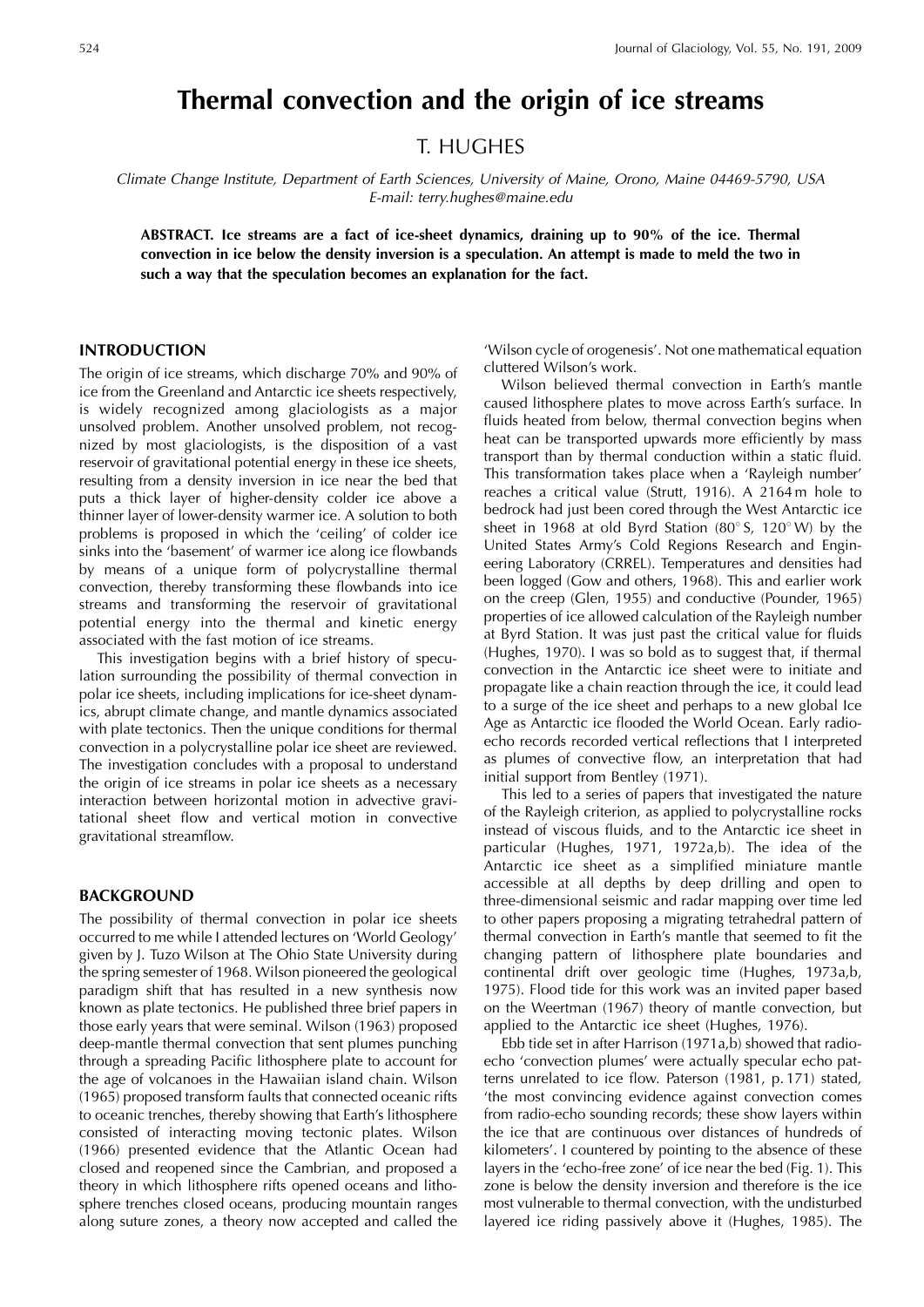

Fig. 1. The 'echo-free zone' in the Antarctic ice sheet. Top: A radio-echo record along flow at site T on map. Disturbed horizontal boundary is consistent with density-based limit on transient convection plumes in echo-free ice and inconsistent with advective ice flow over rugged bed topography. Bottom: A radio-echo record across flow at site B on map. Downwarped upper reflection horizons are consistent with steady-state convection rolls aligned with flow in echo-free ice, and inconsistent with advective ice flow over a smooth bed. From Robin and Millar (1982) and Hughes (1998).

boundary between the upper layered ice and the echo-free zone was essentially horizontal, even above a rugged bed, as would be expected for convection below a thermally caused density inversion. Robin and Millar (1982) described 'near-vertical cusps and fingers' that disrupted layering just above the echo-free zone, which I interpreted as the lowermost layers being broken up and drawn down by convecting systems that thoroughly scrambled deeper layers and thereby produced the echo-free zone (Hughes, 1985; 1998, p. 140-144).

The echo-free zone was also ice in which oxygen isotope stratigraphy down core holes through the Greenland and Antarctic ice sheets displayed a characteristic 'spikiness' that I interpreted as sills in a dike–sill pattern of thermal convection (Hughes, 1977), referring to Hughes (1976). These spikes had also been interpreted as recording rapid changes in climate (Johnsen and others, 1972), the accepted explanation (e.g. Mayewski and others, 1997), now called Dansgaard-Oeschger events.

In summary, over nearly four decades I have argued without success for thermal convection in polar ice sheets, the Antarctic ice sheet in particular, as a key to unlocking mysteries in the dynamics of ice sheets, Earth's mantle, and climate change. In this my latest attempt, I now propose that thermal convection provides an explanation for the origin of ice streams.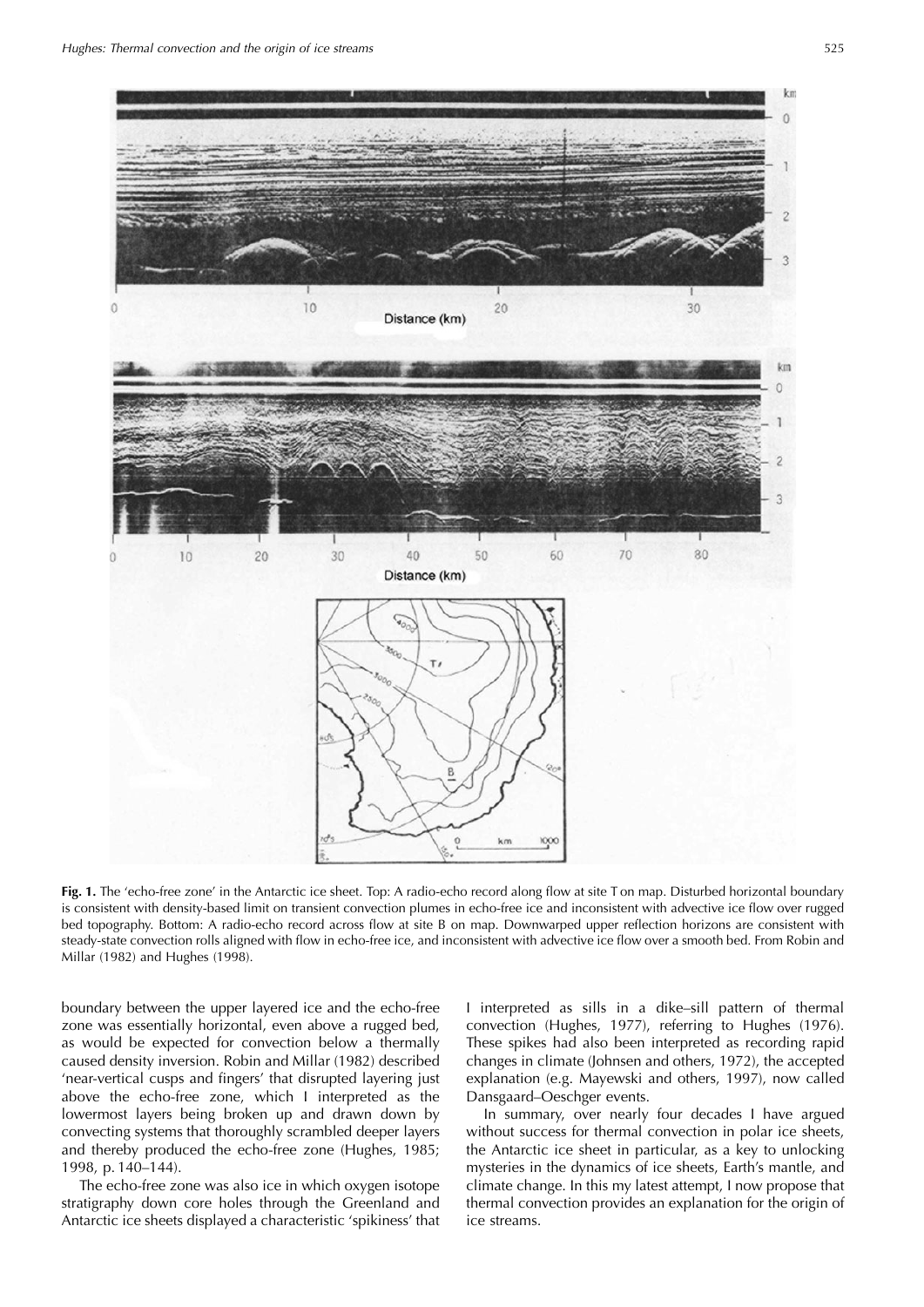

Fig. 2. Ice densities at in situ temperatures and surface pressures from the Byrd Station core hole in West Antarctica (Gow, 1970). Inset: similar data from the GISP2 core hole in Greenland (Gow and others, 1997).

#### **THERMAL BUOYANCY STRESS**

The basic argument for thermal convection is as follows. Advective gravitational motion along flowlines in the horizontal x direction is resisted by a deviator shear stress  $\sigma_{xz}$ that increases with depth in the vertical z direction:

$$
\sigma_{xz} = \int_0^z \rho_{\rm I} g \theta \, \mathrm{d} z,\tag{1}
$$

where  $\rho_1$  is mean ice density, g is gravity acceleration and  $\theta$ is ice surface slope; whereas, apart from advection motion, vertical convective gravitational motion along  $z$  is resisted by a deviator normal stress  $\sigma'_{zz}$  given by

$$
\sigma_{zz}' = \int_0^z \Delta \rho_1 g \, dz,\tag{2}
$$

where  $\Delta \rho_1$  is the density decrease caused by thermal expansion of ice below the density inversion (Hughes, 1976). Gow (1970) showed that  $\Delta \rho_l = 4.0 \text{ kg m}^{-3}$  below the density inversion at old Byrd Station (Fig. 2). The upper third of ice has lower densities as firn is compressed into ice in the first 300 m and as air bubbles are dissolved in ice in the next 700 m. Thermal convection is possible only below the density inversion at 1000 m depth, where the decrease in density is entirely explained by the temperature increase (Hughes, 1970). Equation (1) gives  $\sigma_{xz} = \tau_0 = 45.6$  kPa as the advective gravitational driving stress using maximum surface slope and total ice thickness  $z = h_1 = 2164 \text{ m}$ (Drewry, 1983). Equation (2) gives  $\sigma'_{zz} = \sigma_C = 45$  kPa as the convective gravitational driving stress due to thermal



Fig. 3. Ice densities at in situ temperatures and at both surface and in situ pressures from the Byrd Station core hole (Marion and Jakubowski, 2004).

buoyancy using  $\Delta \rho_l = 4.0 \text{ kg m}^{-3}$  through ice thickness  $z = d_C = 1164$  m below the thermal density inversion.

Since  $\tau_0$  drives horizontal advective flow, what prevents virtually identical  $\sigma_C$  from driving vertical convective flow? An answer to this question was based on the fact that Gow (1970) measured ice densities from ice cores removed from the core hole at old Byrd Station, so ice densities were measured at the surface atmospheric pressure, not at in situ pressures down the core hole. Marion and Jakubowski (2004) measured the compressibility of ice to 2.0 kbar  $(0.2 \times 10^{9} \text{ Pa})$ . Their results give  $\Delta \rho_1 = 1.2 \text{ kg m}^{-3}$  for the in situ density decrease in the lower 1164 m of ice down the Byrd Station core hole, where ice temperature increases from  $-28.7^{\circ}$ C to  $-1.6^{\circ}$ C (Fig. 3). This gives a convective gravitational driving stress of 13.7 kPa, compared to the advective gravitational driving stress of 45.6 kPa. Thermal convection could remain a possibility below the density inversion. If so, thermal convection provides a mechanism for releasing the vast reservoir of gravitational potential energy associated with the density inversion, a reservoir untapped in any model of ice-sheet dynamics. Advective gravitational flow has little effect on  $\sigma_C$  because  $\Delta \rho_I$ increases as  $d_C$  decreases. Figure 4 shows an example for Law Dome ice cap (67° S, 113° E) on the Wilkes Land coast of East Antarctica (Budd, 1969, fig. 4.16, p. 92).

Similar conditions exist in central Greenland. In ice 3 km thick, Gow and others (1997) located the density inversion 1 km above a frozen bed for ice cores extracted from the Greenland Ice Sheet Project 2 (GISP2) core hole. The reservoir of gravitational potential energy associated with the density inversion is comparable for both polar ice sheets. Converting this potential energy into kinetic energy by 'dropping' the cold ice ceiling into the warm ice basement is hindered because the warm ice is not easily displaced. So what happens, if anything? Chappellaz and others (1997) compared the oxygen isotope stratigraphy in the Greenland Icecore Project (GRIP) and GISP2 ice cores to bedrock, respectively cored at the summit and 28 km from the summit of the central high dome of the Greenland ice sheet. They were unable to correlate the oxygen isotope stratigraphy in the lowest 300 m of ice. This ice also contained silt and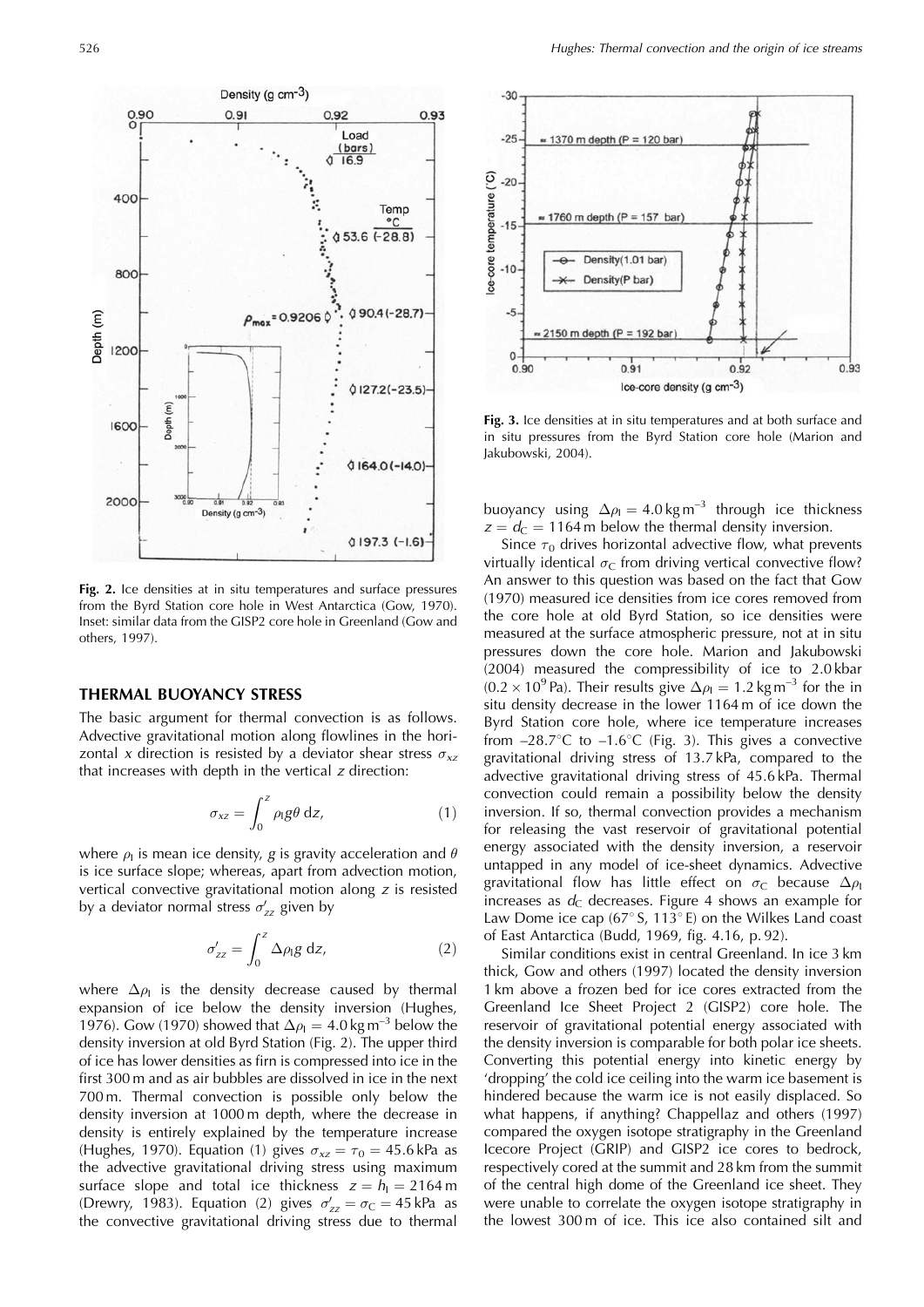

Fig. 4. Calculated steady-state temperature profiles along an ice flowline originating at the summit of the Law Dome ice cap, Wilkes Land, East Antarctica (Budd, 1969).

small rock clasts from the bed (Gow and others, 1997). Published explanations for these observations range from climate instability during the Eemian to spatial changes in bed topographic and thermal conditions. Within the realm of possibilities is that gravitational sinking of the cold ice ceiling has displaced all but the lowest 300 m of warm basement ice. Oxygen isotope stratigraphy will not be disturbed in ceiling ice if it sinks en masse, but basement ice might be disturbed as it is displaced by thermal convection.

This kind of convection in ice sheets has similarities with the view of thermal convection in Earth's mantle advanced by Wilson (1963, 1965, 1966). His lithosphere plates advecting horizontally above his convecting mantle would correspond to a cold ice ceiling advecting above a warm ice basement. Lithosphere 'hot spots' correspond to basaltic convection plumes rising from the deep mantle that turn on and off, and when turned on may punch through the lithosphere to produce volcanoes, such as the Hawaiian volcanic chain (Wilson, 1963), when partial melting occurs at the top of a plume. The ceiling of cold ice in polar ice sheets is much too thick to be penetrated by rising plumes of warm basement ice, but the idea of thermal convection in a warm polycrystalline mantle, whether of basalt rock or ice, is the central concern. Plumes can rise as either isolated pipes, as with volcanic 'hot spots' within lithosphere plates, or as interconnected curtains (rippling sheets) along plate boundaries composed of rifts, transform faults, and trenches (Wilson, 1965, 1966).

For thermal convection in fluids, superimposed advective flow transforms polygonal platform 'cells' of sinking cooler fluid enclosed by interconnected 'curtains' of rising warmer fluid into elongated convection 'rolls' with the roll axis aligned in the direction of advective flow (Low and Brunt, 1925; Jeffreys, 1928; Deardorff, 1965; Gallagher and Mercer, 1965; Davies-Jones, 1971). The viscosity contrast between rising and falling limbs of thermal convective flow is small in fluids, so these limbs have comparable scales. However, the contrast is great in polycrystalline rocks.

Rising convective flow confined to narrow pipes and curtains seems to be a feature of thermal convection in

polycrystalline rocks, as Wilson (1963, 1965) proposed for Earth's mantle. That should be the situation for thermal convection in polar ice sheets as well, as they are polycrystalline rocks. Creep deformation in ice and other rocks is closer to the plastic end of the visco-plastic creep spectrum, whereas fluid flow is at the viscous end, so a visco-plastic vield stress characterizes polycrystalline creep (Hughes, 1998, p. 196-200). A yield stress tends to localize creep deformation in the parts of a polycrystalline system where warmer temperatures and an 'easy-glide' crystal orientation are found (Hughes, 1998, p. 119-122). For thermal convection in polar ice sheets, as in Earth's mantle, these conditions confine rising flow to narrow pipes or curtains within broad regions of slowly sinking flow. At or near ice domes, warm rising flow may be either isolated pipes in transient creep or interconnected curtains in steady-state creep.

Increasing advective flow downslope from ice domes would align curtains in the flow directions. Slowly sinking flow between faster rising flow confined to narrow curtains would occur en masse in broad bands that, like the rolls in advecting fluid convection, would be aligned in the directions of advective flow. These bands will be incipient ice streams because they are flanked by curtains of warm ice that have an easy-glide ice fabric favorable to both vertical convective flow and horizontal advective flow. This is the basic reason for linking thermal convection in polar ice sheets to the initiation of streamflow.

It is worth noting that permafrost displays a form of nonthermal convection in which annual freeze-thaw processes bring loose rocks to the surface in interconnected rising curtains that enclose polygons of more compact material. This occurs on level ground in the permafrost condition. When the ground begins to slope, these polygons become moving bands flanked by narrow walls of loose rising stones.

Thermal convection has been analyzed most rigorously when it occurs in purely viscous fluids heated from below (e.g. Strutt, 1916; Knopoff, 1964; Somerscales and Dropkin, 1966; Somerscales and Gazda, 1969). Heat transport by mass transport via thermal convection begins in fluids when a condition of neutral buoyancy is attained. This situation is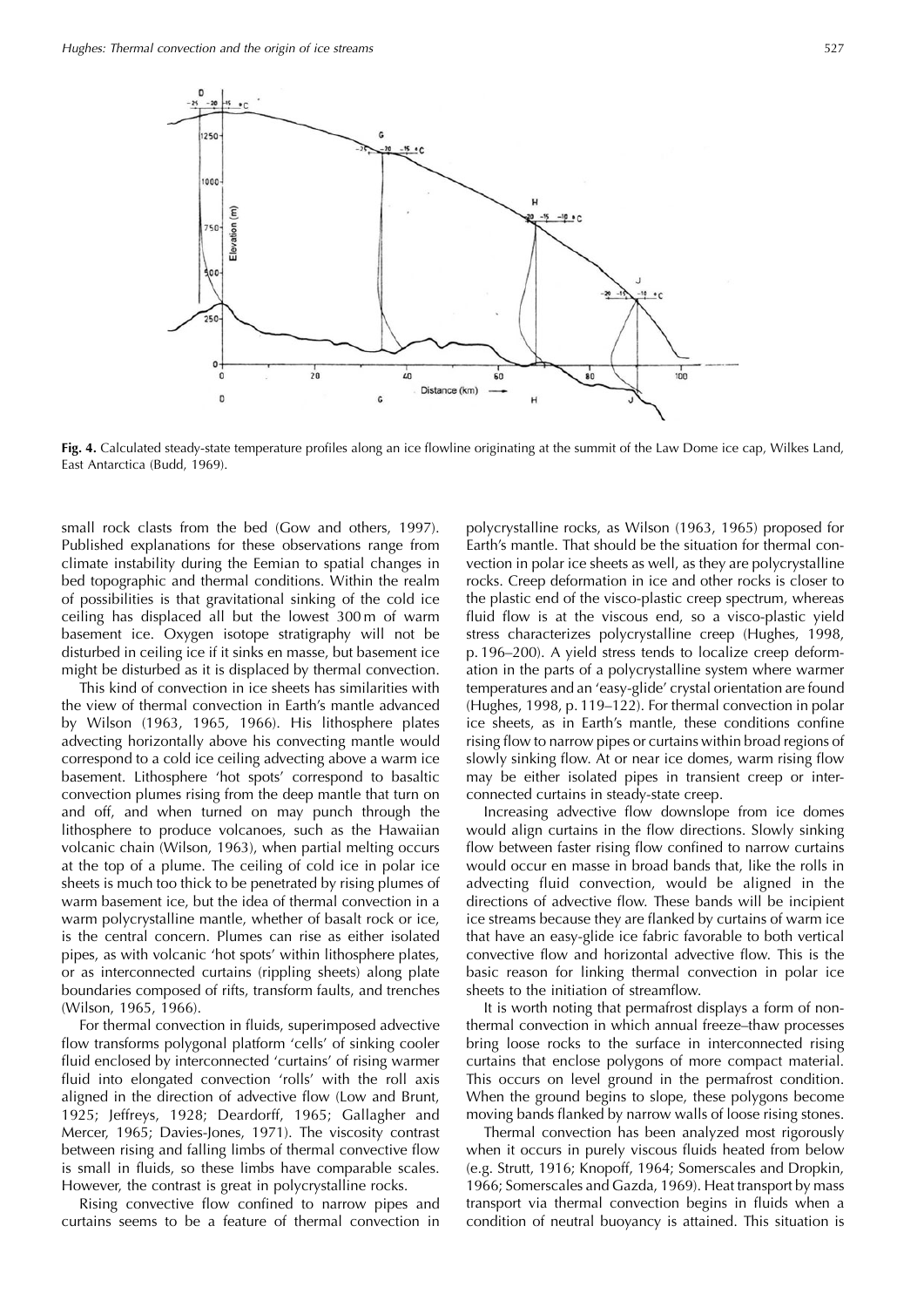

Fig. 5. The visco-plastic spectrum for steady-state creep and two criteria for visco-plastic yielding. A sharp knee develops in creep curves when the visco-plastic exponent  $n$  increases, where  $\dot{\varepsilon}$  is the strain rate at creep stress  $\sigma$ ,  $\dot{\varepsilon}_0$  is the strain rate at plastic yield stress  $\sigma_0$  and  $\dot{\varepsilon}/\dot{\varepsilon}_0 = (\sigma/\sigma_0)^n$ . Visco-plastic yielding can be defined at the knee or at the stress intercept of the tangent line at  $\dot{\varepsilon}_0$ . For  $n=3$ ,  $\sigma_{v} = 0.386\sigma_0$  at the knee and  $\sigma_{v} = 0.667\sigma_0$  at the stress intercept (Hughes, 1998).

characterized by a 'critical Rayleigh number' of 657 when the fluid layer has free top and bottom surfaces, of 1101 when one surface is free and one surface is rigid, and of 1708 when both surfaces are rigid. In polar ice sheets, the top and bottom surfaces are free when the density inversion is closest to the ice surface, as for low accumulation rates with no advective flow (Robin, 1955), and when basal ice floats on a subglacial lake (e.g. Vostok Subglacial Lake, East Antarctica). Advective flow lowers the density inversion, making it a rigid boundary topped by thick ice. A frozen bed makes the bottom surface a rigid boundary. A deep density inversion above a frozen bed makes both top and bottom surfaces rigid boundaries. Another concern is the reliability of applying a critical Rayleigh number derived for fluid convection to polycrystalline convection. Weertman (1967) examined this problem for viscous thermal convection in Earth's mantle, and obtained a critical Rayleigh number, Ra, of 300 for free top and bottom boundary conditions in a comparison with  $Ra = 657$ obtained by Strutt (1916) for fluid convection. With these constraints in mind, the Rayleigh criterion for initiating and sustaining thermal convection can be examined. As will be shown, quite different results follow.

## **INITIATING THERMAL CONVECTION IN ICE SHEETS**

Advective flow cannot remove the density inversion in the Antarctic ice sheet, but can change its height above the bed. Convective flow can remove a density inversion caused by thermal expansion as Antarctic ice warms toward the bed,

provided that a critical Rayleigh number is attained. As originally derived to quantify the onset of thermal convection in a fluid heated from below (Strutt, 1916), Ra is the dimensionless ratio of the upward velocity of heat flow due to convection,  $u_C$ , to the upward rate of heat flow due to conduction,  $r_C$ , in a fluid of height  $h_C$  having creep viscosity  $\eta$  and thermal diffusivity  $\kappa$ . Taking  $\dot{\varepsilon}_C = u_C/h_C = \sigma_C/\eta$  as the vertical creep rate due to thermal convection,  $\Delta T_{\rm C}$  as the upward temperature decreases in a fluid layer of height  $h_{C}$ , volume  $V_C$ , mass  $M_C$  and mean density  $\rho_1$ :

$$
Ra = \frac{u_C}{r_C} = \frac{\dot{\varepsilon}_C h_C}{\kappa/h_C} = \frac{(\sigma_C/\eta)h_C}{\kappa/h_C} = \frac{(\Delta \rho_1 gh_C/\eta)h_C}{\kappa/h_C} = \frac{\Delta \rho_1 gh_C^3}{\kappa \eta}.
$$
\n(3)

If  $\Delta \rho_1$  is caused entirely by thermal expansion uncorrected for compressibility, the volume coefficient  $\alpha_V$  of thermal expansion can be related to  $\Delta \rho_1$  for temperature increase  $\Delta T_{\rm C}$  as follows:

$$
\alpha_{\rm V} = \frac{1}{V_{\rm C}} \frac{\Delta V_{\rm C}}{\Delta T_{\rm C}} = \frac{1}{M_{\rm C}/\rho_{\rm I}} \frac{\Delta (M_{\rm C}/\rho_{\rm I})}{\Delta T_{\rm C}} = -\frac{1}{\rho_{\rm I}} \frac{\Delta \rho_{\rm I}}{\Delta T_{\rm C}}.\tag{4}
$$

In this case, noting that  $\Delta \rho_1$  is negative for positive  $\Delta T_{\rm C}$ ,

$$
Ra = \frac{\Delta \rho_1 gh_C^3}{\kappa \eta} = \frac{\rho_1 gh_C^3 \alpha \sqrt{\Delta T_C}}{\kappa \eta}.
$$
 (5)

Equation (5) gives Ra for thermal convection in incompressible fluids. Equation (3) gives Ra for polar ice sheets in which ice compressibility is an important correction.

In applying Equation (3), the first problem is how to apply to polycrystalline ice a viscosity  $\eta$  that applies to fluids. Figure 5 shows the visco-plastic creep spectrum based on the usual flow law for steady-state creep in ice and rock:

$$
\dot{\varepsilon} = \left(\frac{\sigma}{A}\right)^n = \dot{\varepsilon}_0 \left(\frac{\sigma}{\sigma_0}\right)^n,\tag{6}
$$

where  $\dot{\varepsilon}$  is the strain rate produced by deviator stress  $\sigma$ , A is a hardness parameter dependent mainly on the temperature and fabric of polycrystalline ice or rock,  $n$  is a visco-plastic exponent in the range  $1 \le n \le \infty$ ,  $\sigma_0$  is a plastic yield stress, and  $\dot{\varepsilon}_0$  is the strain rate for all values of *n* when  $\sigma = \sigma_0$ . By convention, linear viscosity is defined as:

$$
\eta = \frac{\sigma}{\dot{\varepsilon}} = \frac{A^n}{\sigma^{n-1}} = \frac{\sigma_0^n}{\dot{\varepsilon}_0 \sigma^{n-1}}.
$$
\n(7)

Applying Equation (7) to viscous flow,  $\eta = A = \sigma_0/\dot{\varepsilon}_0$  when  $n = 1$ . Applying Equation (7) to plastic flow when  $n = \infty$ , all values of  $\eta$  are possible, from  $\eta \rightarrow \infty$  as  $\dot{\varepsilon} \rightarrow 0$  to  $\eta \rightarrow 0$ as  $\dot{\varepsilon} \to \infty$ . By giving any viscosity, Equation (7) gives no viscosity. As seen in Figure 5, when  $n = 1$ ,  $\eta = \sigma_0/\dot{\varepsilon}_0$ , and when  $n = \infty$ , only two viscosities exist,  $\eta = \infty$  at  $\dot{\varepsilon} = 0$ and  $\eta = 0$  at  $\dot{\varepsilon} > 0$ . These values for viscous flow and plastic flow are delivered by visco-plastic viscosity  $\eta_{\rm v}$ defined as:

$$
\eta_{v} = \frac{d\sigma}{d\dot{\varepsilon}} = \frac{A^{n}}{n\sigma^{n-1}} = \frac{\sigma_0^{n}}{n\dot{\varepsilon}_0\sigma^{n-1}}.
$$
\n(8)

It seems reasonable to conclude that Equation (8) also gives the correct viscosity for  $1 < n < \infty$ , including  $n = 3$  for glacier ice. For rising convection plumes in ice sheets,  $\dot{\varepsilon} = \dot{\varepsilon}_{zz} = \partial u_z / \partial z$  for velocity  $u_z$  along direction z gives  $\eta_{v}$ . Originally viscosity was defined for fluids shearing between opposite-moving parallel plates such that  $\dot{\varepsilon} = \dot{\varepsilon}_{xz} = 1/2(\partial u_x/\partial z)$  for velocity  $u_x$  normal to direction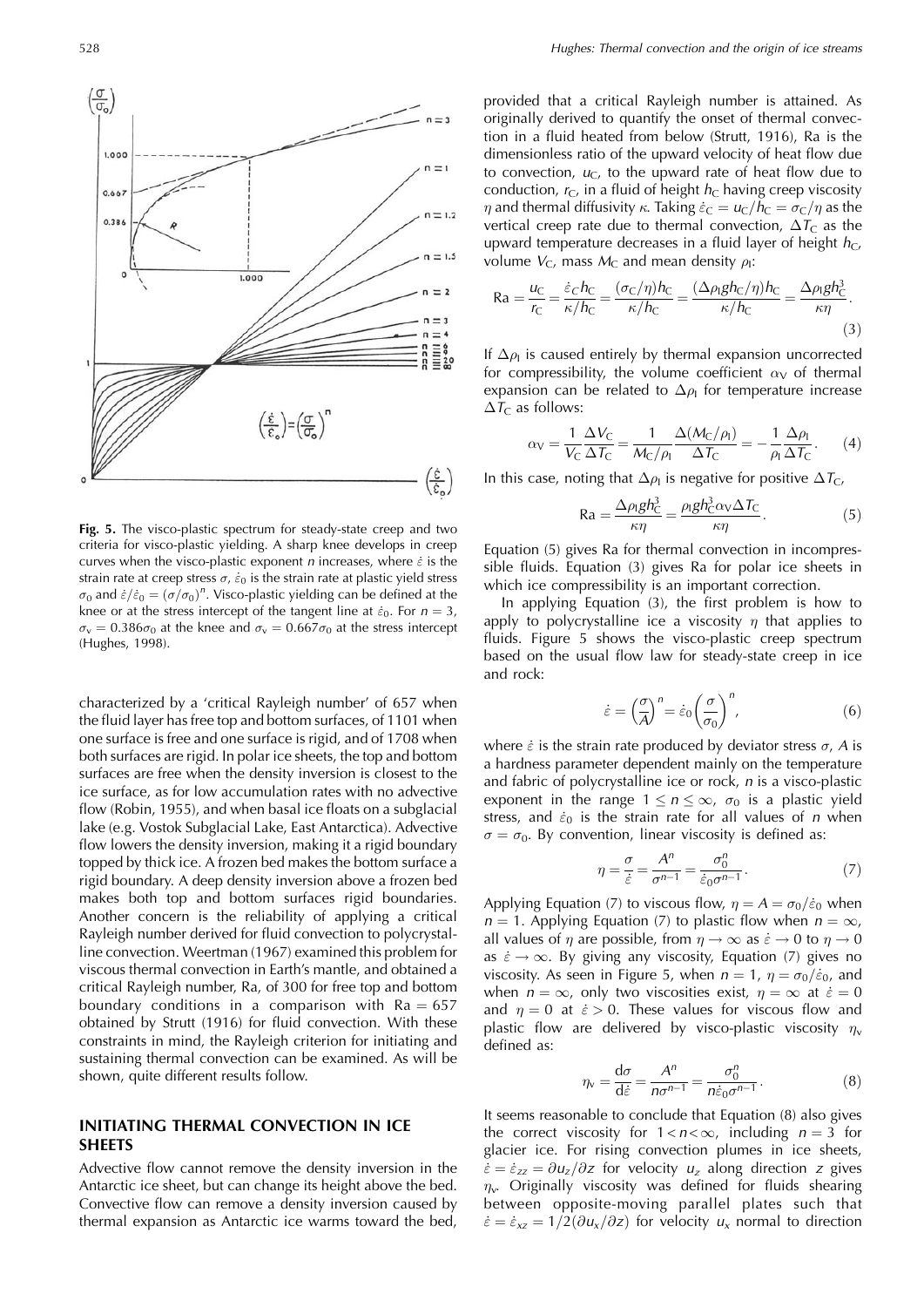z, which would apply to the viscosity of basal ice shearing over a frozen bed.

Visco-plastic viscosity  $\eta_v$  given by Equation (8) is a necessary but not sufficient condition for describing creep in polycrystalline ice or rock. A visco-plastic yield stress  $\sigma_v$  is also required (Hughes, 1998, p. 196-200). It can be described as the stress  $\sigma$  in Figure 5 where the bend in the curvature of the  $\sigma$  versus  $\dot{\varepsilon}$  curve is greatest, so that  $\eta_v$  is high below  $\sigma_v$  and low above  $\sigma_v$ . This occurs where radius of curvature R for the  $\sigma$  versus  $\dot{\varepsilon}$  curve is a minimum. Alternatively,  $\sigma_{v}$  can be defined as the stress intercept of a straight-line tangent to the creep curve at  $\sigma = \sigma_0$ . Both possibilities are shown in Figure 5 for  $n = 3$ . This feature of creep in ice has not been investigated experimentally to determine the proper yielding criterion. This is important because convective flow would be minor if  $\sigma_c < \sigma_w$  giving a higher  $\eta_w$  but could be major if  $\sigma_c > \sigma_w$  giving a lower  $\eta_w$ . These considerations do not apply to convection in fluids, for which  $\sigma_{v} = 0$ .

Creep in polycrystalline ice and rock is described by  $\eta_{v}$ and  $\sigma_w$  with  $\eta_v$  high below  $\sigma_v$  and low above  $\sigma_v$ . This change becomes less pronounced toward the viscous end of the visco-plastic creep spectrum and vanishes at  $n = 1$  (see Fig. 5). In addition,  $\eta_v$  and  $\sigma_v$  change when recrystallization converts a grain fabric unfavorable for easy glide of dislocations from grain to grain to one favoring easy glide (Hughes, 1998, p. 117-122). Figure 6 shows how strain  $\varepsilon$ varies with strain energy E at constant stress  $\sigma$  (top), stress  $\sigma$ at constant strain rate  $\dot{\varepsilon}$  (middle), and time t at constant stress  $\sigma$  (bottom) in polycrystalline ice or rock when recrystallization converts a random grain fabric to grain fabrics allowing progressively more easy glide between grains. An upper unstable visco-plastic yield stress  $\sigma_v = \sigma_{U}$  occurs at strain  $\varepsilon_{U}$ in strain-hardened ice or rock just before recrystallization begins, and a lower stable visco-plastic yield stress  $\sigma_{v} = \sigma_{S}$ occurs at strain  $\varepsilon$ <sub>S</sub> in strain-softened ice or rock when recrystallization is complete.

By analogy, a block on an inclined plane begins to slide at a basal shear stress  $\tau_0$  that is higher than  $\tau_0$  needed to sustain sliding after lowering the inclination. This gives rise to static and dynamics coefficients of friction, respectively.

Curves in Figure 6 are called strain energy curves for E versus  $\varepsilon$  at constant  $\sigma$  (top), flow curves for  $\sigma$  versus  $\varepsilon$  at constant  $\dot{\varepsilon}$  (middle), and creep curves for t versus  $\varepsilon$  at constant  $\sigma$  (bottom). Elastic strain increases linearly with stress in the flow curves with no change in strain energy, and instantaneously in the respective energy and creep curves. For upward thermal conduction in ice sheets, this represents atoms that vibrate about their lattice sites with increasing amplitudes as temperature increases, so that heat is conducted upward as warm atoms in basal ice transmit their vibrational energy to cold atoms toward the ice surface. Upward thermal convection begins when vibrational amplitudes become great enough to free atoms from their lattice sites, allowing them to move upward so that heat transport is by mass transport. This upward motion of atoms occurs in chains of line defects that dislocate the regular spacing of atoms in the ice crystal lattice. For this reason, these line defects are called dislocations (Weertman and Weertman, 1964, 1980). Strain energy in the Eversus  $\varepsilon$  plots in Figure 6 (top) increases as moving dislocations pile up at grain boundaries in polycrystalline ice and rock. This is why  $E$ remains constant as  $\varepsilon$  increases for vibrational elastic strain, and why elastic strain takes place in zero time for the creep

529



Fig. 6. Idealized deformation of polycrystalline ice or rock. Top: strain energy E versus strain  $\varepsilon$  at constant stress  $\sigma$ . Middle: stress  $\sigma$ versus strain  $\varepsilon$  at constant strain rate  $\dot{\varepsilon}$ . Bottom: time t versus strain  $\varepsilon$ at constant stress  $\sigma$ . Recrystallization in specified stress fields for a random grain fabric R produces circle fabrics C, and fabrics with 4, 3, 2 and 1 poles as easy glide becomes more dominant. Subscripts U and S refer to unstable and stable conditions before and after recrystallization, respectively (Hughes, 1998).

curves in Figure 6 (bottom). When dislocations form and begin to move, dE/d $\varepsilon$  increases, d $\sigma$ /d $\varepsilon$  decreases and  $dt/d\varepsilon$  increases as dislocations pile up at grain boundaries to cause strain hardening. The increase of  $dt/d\varepsilon$  from zero at  $t = 0$  is the same as a decrease of strain rate  $\dot{\varepsilon} = d\varepsilon/dt$  from the infinite strain rate during elastic deformation. Since this occurs at constant stress in creep curves, Ra, defined by Equation (3), must initially be infinite even though the thermal buoyancy stress is small and finite.

The first major finding of this analysis is that initiating thermal convection in ice sheets, or other polycrystalline rock masses heated from below such as Earth's mantle, cannot be prevented, but it will weaken over time. Can it be sustained over time?

### SUSTAINING THERMAL CONVECTION IN ICE SHEETS

A second major task is to determine whether thermal convection in ice sheets can be sustained, once it begins. An answer to this question depends on how thermal convection is visualized. Figure 7 is a cartoon showing how a convection plume may form. Ice at the bottom of the Byrd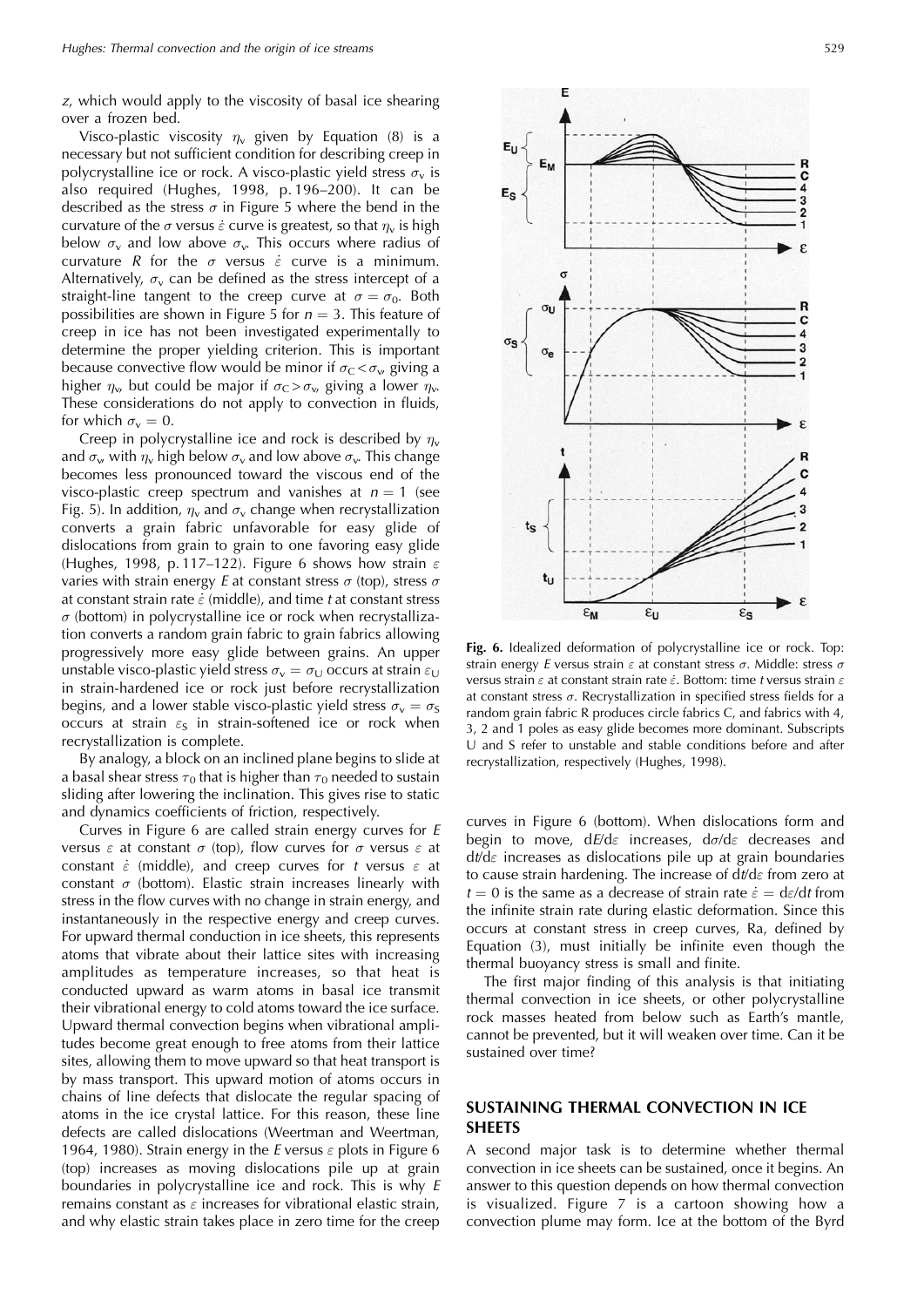

Fig. 7. Development of a thermal convection plume in the easyglide basal layers of an ice sheet. Easy-glide horizontal layers deforming in simple shear (top) are deformed in bending shear to initiate a thermal plume (middle) and become easy-glide vertical layers encasing the rising plume (bottom).

Station core hole in central West Antarctica and the GISP2 core hole in central Greenland consists of large inter-grown ice crystals undergoing dynamic recrystallization (Gow, 1970; Gow and others, 1997), probably because strain energy accumulates more rapidly in warm ice that exists in a stress field that changes continually as ice moves over a bed having variable roughness and hydrological conditions that control ice-bed coupling. Dynamic recrystallization allows very high strain rates, so this ice favors strain rates that begin with the infinite strain rate of elastic deformation. Above this ice layer, simple shear over the bed produces 'easy glide' represented by the 'single-maximum' ice fabric and creep curve 1 in Figure 6 (bottom). Optic axes of ice grains tend to be vertical because of easy-glide planes having a hexagonal symmetry line parallel to the regional bed slope, which is of order  $10^{-2}$  to  $10^{-3}$ .

A rising plume of warm basal ice, whether the plume is a pipe or a curtain, must upwarp the hexagonal planes having an easy-glide ice fabric produced by advective flow of ice moving in simple shear above the bed. A vertical plume of ice in convective flow will begin as transient creep and undergo strain hardening as it produces dislocations that pile up against grain boundaries not oriented to favor easy glide from grain to grain. Hard glide results from the dislocation 'traffic jam' at grain boundaries where strain energy accumulates and eventually causes recrystallization. This relieves the traffic jam by producing a new grain fabric favoring easy glide between grains in the rising plume of convecting ice. Figure 7 shows how upwarping ice layers in horizontal easy-glide advective flow over the bed produce ice layers in vertical easy-glide convective flow above the bed. Easy glide occurs in a sheath of ice that encloses the rising plume. Colder ice that does not recrystallize sinks slowly en masse between the plumes. Ice stratigraphy is preserved in sinking ice.



Fig. 8. Components of the creep curve in polycrystalline ice. Deformation begins with elastic strain  $\varepsilon_e$  at time  $t=0$  and continues with visco-plastic ductile strain, beginning with transient strain  $(\dot{\varepsilon}_v t)^m$  and  $m = 1/3$  for ice, to which is added slow unstable steady-state strain  $\dot{\varepsilon}_v t$ , which is gradually replaced by fast stable steady-state strain  $\varepsilon_r(t-t_v)$  during time  $t_r-t_v$  of recrystallization. These stages are identified as 1-4. In dynamic recrystallization,  $t_v = t_r = 0$ , and the only ductile strains are  $\varepsilon_v = (\dot{\varepsilon}_v t)^m$  and  $\varepsilon_r = \dot{\varepsilon}_r t$ .

Figure 8 shows how the creep curve begins with elastic strain and passes through transient creep to slow, unstable steady-state creep in strain-hardened ice before recrystallization to fast, stable steady-state creep in strain-softened ice after recrystallization. Strain hardening leads to visco-plastic instability at time  $t_v$ . This triggers recrystallization that is complete at time  $t_{r}$  after which an easy-glide ice fabric exists for the stress field causing the deformation. Strain  $\varepsilon$  over time t for the creep curve in Figure 8 can be written for  $t < t_{\rm v}$ :

$$
\varepsilon = \varepsilon_{\rm e} + (\dot{\varepsilon}_{\rm v} t)^m + \dot{\varepsilon}_{\rm v} t \tag{9}
$$

for  $t_v \le t \le t_r$ :

$$
\varepsilon = \varepsilon_{\rm e} + (\dot{\varepsilon}_{\rm v}t)^m + \left(\frac{t_{\rm r} - t}{t_{\rm r} - t_{\rm v}}\right)\dot{\varepsilon}_{\rm v}t + \left(\frac{t - t_{\rm v}}{t_{\rm r} - t_{\rm v}}\right)\dot{\varepsilon}_{\rm r}(t - t_{\rm v});\tag{10}
$$

and for  $t > t_r$ :

$$
\varepsilon = \varepsilon_{\rm e} + (\dot{\varepsilon}_{\rm v} t)^m + \dot{\varepsilon}_{\rm r} (t - t_{\rm v}), \qquad (11)
$$

where  $\varepsilon_e$  is elastic strain,  $(\dot{\varepsilon}_v t)^m$  is transient strain,  $\dot{\varepsilon}_v t$  is steady-state strain before recrystallization, and  $\dot{\varepsilon}_r(t - t_v)$  is steady-state strain after recrystallization. Glen (1955) found that  $m = 1/3$  for ice.

A rising convection plume in the polar ice sheets covering Antarctica and Greenland begins in basal ice where dynamic recrystallization would move both  $t_v$  and  $t_r$  to  $t = 0$  on the time axis of Figure 8 so that:

$$
\varepsilon = \varepsilon_{\rm e} + (\dot{\varepsilon}_{\rm v}t)^m + \dot{\varepsilon}_{\rm r}t,\tag{12}
$$

where  $\dot{\varepsilon}_v$  occurs in strain-hardened ice and  $\dot{\varepsilon}_r$  occurs in strainsoftened ice. The rising ice plume upwarps ice deforming in simple shear above the basal ice layer. Instead of easy glide in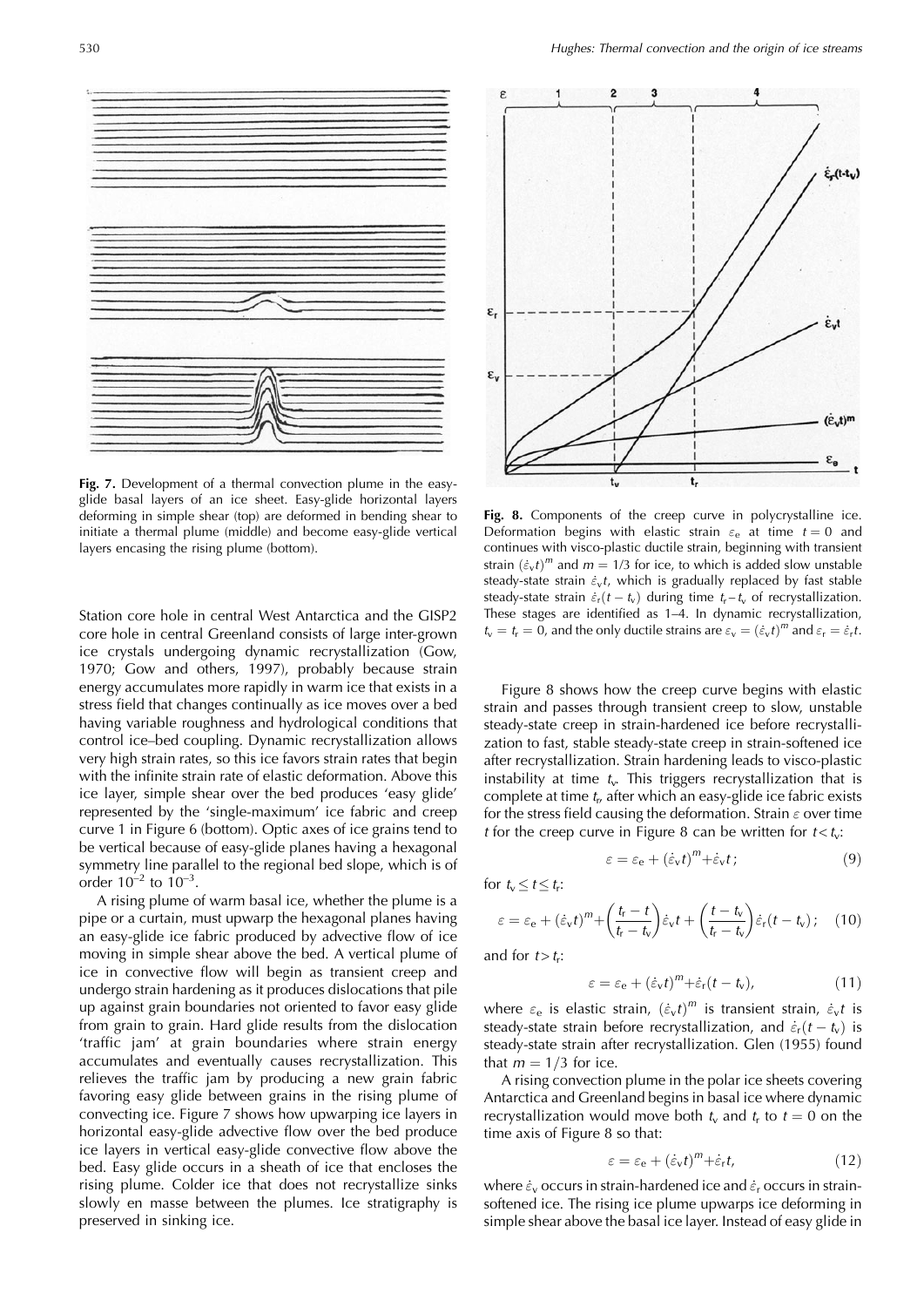simple shear, ice in the plume now deforms as easy glide in bending shear, such as would occur between cards when a deck of cards is bent. Bending produces a fold in the deck of cards. A similar fold would occur if the plume rose as a curtain, and folding is self-enclosed if the plume rose as a pipe. The flow law for ice, in terms of vertical strain rate  $\dot{\varepsilon} = \dot{\varepsilon}_{zz}$  in Equation (6), would be:

$$
\dot{\varepsilon}_{zz} = R_C \left(\frac{\sigma_{zz}'}{A}\right)^n = R_C \left(\frac{\sigma_c}{A}\right)^n = \dot{\varepsilon}_{C},\tag{13}
$$

where  $R_C$  is a scalar of strain rate, which for vertical strain rate  $\dot{\varepsilon}_{zz}$  is, following Thomas (1973a,b):

$$
R_{\rm C} = \frac{\left[1 + \frac{\dot{\varepsilon}_{\rm yr}}{\dot{\varepsilon}_{\rm zz}} + \left(\frac{\dot{\varepsilon}_{\rm yr}}{\dot{\varepsilon}_{\rm zz}}\right)^2 + \left(\frac{\dot{\varepsilon}_{\rm x}}{\dot{\varepsilon}_{\rm zz}}\right)^2 + \left(\frac{\dot{\varepsilon}_{\rm xz}}{\dot{\varepsilon}_{\rm zz}}\right)^2 + \left(\frac{\dot{\varepsilon}_{\rm yz}}{\dot{\varepsilon}_{\rm zz}}\right)^2 \right]^{\frac{n-1}{2}}}{{\left(2 + \frac{\dot{\varepsilon}_{\rm yr}}{\dot{\varepsilon}_{\rm zz}}\right)}^n}.
$$
 (14)

Rising convection pipes are most likely near interior ice domes where advective ice flow is minimal. Vertical shear on the sides of pipes gives  $\dot{\varepsilon}_{zx} \approx \dot{\varepsilon}_{zy}$ . Minor downslope advective flow along x and y contributes to  $\dot{\varepsilon}_{zx}$  and  $\dot{\varepsilon}_{zy}$ , and can bend (fold) the pipes. For rising flow in pipes,  $\dot{\varepsilon}_{xy} = 0$  and  $\dot{\varepsilon}_{zz} = -(\dot{\varepsilon}_{xx} + \dot{\varepsilon}_{yy}) \approx -2\dot{\varepsilon}_{xx} \approx -2\dot{\varepsilon}_{yy}$ . Setting  $\dot{\varepsilon}_{zx} \approx \dot{\varepsilon}_{zy} \approx \dot{\varepsilon}_{zz}$ and taking  $n = 3$  for ice (Glen, 1955), Equation (14) becomes  $R_C \approx [1 - 1/2 + 1/4 + 1 + 1]/[2 - 1/2] = 1.5$  for convection pipes. Rising convection curtains are most likely where advective ice flow is strong away from interior ice domes. Like convective rolls in an advecting fluid, curtains will align with direction x of advective flow, so  $\dot{\varepsilon}_{xy} = 0$  and  $\dot{\varepsilon}_{zz} = -(\dot{\varepsilon}_{xx} + \dot{\varepsilon}_{yy}) \approx -\dot{\varepsilon}_{yy}$ . Setting  $\dot{\varepsilon}_{xz} \approx \dot{\varepsilon}_{zy} \approx \dot{\varepsilon}_{zz}$  and  $n = 3$  for ice, noting that  $\dot{\varepsilon}_{xz}$  shears the curtain in the downslope direction, Equation (14) becomes  $R_C = [1 - 1 + 1 + 1 + 1] = 3.0$  for convection curtains.

Setting  $\dot{\varepsilon}_v = R_C(\sigma_C/A_v)^n$  and  $\dot{\varepsilon}_r = R_C(\sigma_C/A_r)^n$  in Equation (12), with  $\dot{\varepsilon}_v$  and  $\dot{\varepsilon}_r$  both applied to  $\dot{\varepsilon}_{zz} = \dot{\varepsilon}_C$  in Equation (13):

$$
\varepsilon_{\rm C} = \varepsilon_{\rm e} + R_{\rm C}^{m} \left(\frac{\sigma_{\rm C}}{A_{\rm v}}\right)^{mn} t^{m} + R_{\rm C} \left(\frac{\sigma_{\rm C}}{A_{\rm r}}\right)^{n} t, \tag{15}
$$

where  $A_v$  and  $A_r$  are the respective ice-hardness parameters before and after recrystallization. Therefore  $A_v^{mn} > A_r^n$ .

The strain rate obtained from Equation (15) for constant  $R_C$ ,  $A_v$ ,  $A_r$  and  $\sigma_C$  is:

$$
\dot{\varepsilon}_{\rm C} = mt^{m-1} R_{\rm C}^m \left(\frac{\sigma_{\rm C}}{A_{\rm v}}\right)^{mn} + R_{\rm C} \left(\frac{\sigma_{\rm C}}{A_{\rm r}}\right)^n. \tag{16}
$$

Rayleigh number Ra defined by Equation (3) becomes:

$$
Ra = \frac{\dot{\varepsilon}_{\rm C}h_{\rm C}^2}{\kappa} = \frac{\left[mt^{m-1}R_{\rm C}^m(\sigma_{\rm C}/A_{\rm v})^{mn} + R_{\rm C}(\sigma_{\rm C}/A_{\rm r})^n\right]h_{\rm C}^2}{\kappa}
$$

$$
= \frac{\left[mt^{m-1}R_{\rm C}^m(\Delta\rho g h_{\rm C})^{mn}/A_{\rm v}^{mn} + R_{\rm C}(\Delta\rho g h_{\rm C})^n\right]/A_{\rm r}^n h_{\rm C}^2}{\kappa}.
$$
(17)

Taking  $m = 1/3$  and  $n = 3$  for ice (Glen, 1955):

$$
Ra = \frac{R_C^{1/3}(\Delta \rho_l g)h_C^3}{3\kappa A_v t^{2/3}} + \frac{R_C(\Delta \rho_l g)^3 h_C^5}{\kappa A_l^3}.
$$
 (18)

Equation (18) shows that Ra decreases from infinity at  $t = 0$ to a stable steady-state value at  $t = \infty$  of:

$$
Ra = \frac{R_{\rm C}(\Delta \rho_{\rm I} g)^3 h_{\rm C}^5}{\kappa A_{\rm r}^3}.
$$
 (19)

No matter what Rayleigh numbers are calculated from

Equations (18) and (19), including Ra =  $\infty$  at  $t = 0$ , there exists a critical Rayleigh number  $Ra_C$  at neutral buoyancy. Take Ra =  $Ra_C \approx 10^3$  as the critical Rayleigh number for steady-state thermal convection when  $t\rightarrow\infty$ , with  $\Delta \rho_{I} = 1.2 \text{ kg m}^{-3}$  below the density inversion in polar ice sheets,  $g = 9.8 \text{ m s}^{-2}$  and  $\kappa = 37.2 \text{ m}^2 \text{ a}^{-1}$ . Denton and Hughes (1981, p. 246-249) determined that  $A = 140$  kPa a<sup>1/3</sup> in warm basal Antarctic ice. Bending shear in glacial ice produces an easy-glide ice fabric that was reproduced in the laboratory at a shear stress of  $\sigma = 117$  kPa at  $-3^{\circ}$ C, and for which recrystallization increased the strain rate from  $\dot{\varepsilon}_v = 1.88 a^{-1}$  to  $\dot{\varepsilon}_r = 24.1 a^{-1}$ , a 12.8-fold increase (Fig. 9; Hughes and Nakagawa, 1989). The corresponding decrease in A is  $A_r = A(12.8)^{1/3} = 59.8 \text{ kPa a}^{1/3}$ . Solving Equation (19) for  $h<sub>C</sub>$  gives  $h<sub>C</sub> = 1266$  m using  $R<sub>C</sub> = 1.5$  for convection pipes and  $h<sub>C</sub> = 1103$  m using  $R<sub>C</sub> = 3.0$  for convection curtains. These values compare with  $h<sub>C</sub> \approx 1000$  m below the density inversion at Byrd Station, central West Antarctica, (Gow, 1970) and at GISP2, central Greenland (Gow and others, 1997). It seems that steadystate thermal convection may be marginally stable, especially for rising curtains, and could therefore scramble ice below the density inversion and produce the echo-free zone in Figure 1. Strong radar systems now produce weak, discontinuous radar-reflecting horizons below the density inversion in Antarctica and Greenland. This would be consistent with the fragile nature of steady-state thermal convection in these ice sheets. Alley and others (1997) reported a fold in Greenland ice near the bottom of the GISP2 core hole. They attributed it to possible variations in bed topography for a frozen bed, but a convection pipe or curtain also produces a fold according to the cartoon in Figure 7 and advective flow could tilt the fold. Ice at this depth is also where oxygen isotope stratigraphy from the GISP2 and GRIP cores, only 28 km apart on the high central dome of the Greenland ice sheet, fails to match (Alley and others, 1995; Chappellaz and others, 1997). This is consistent with thermal convection in ice near the bed, at least intermittently in transient creep.

Transient creep occurs throughout creep deformation but it is eventually overtaken by steady-state creep, as seen in Figure 8. Strain hardening causes a reduction in strain rate during transient creep. In dynamic recrystallization, steadystate creep is by easy glide rather than by hard glide. Transient creep in hard glide dominates until time  $t_{\rm C}$ obtained by setting  $t = t_C$  in Equation (16) and equating the two right-hand terms. Taking  $m = 1/3$  and  $n = 3$  for ice (Glen, 1955):

$$
t_{\rm C} = \left[ \frac{R_{\rm C}^{m} (\sigma_{\rm C}/A_{\rm v})^{mn}}{R_{\rm C} (\sigma_{\rm C}/A_{\rm r})^{n}} \right]^{\frac{1}{m-1}} = \left[ \frac{A_{\rm r}^{3}}{R_{\rm C}^{2/3} \sigma_{\rm C}^{2} A_{\rm v}} \right]^{3/2}.
$$
 (20)

Take  $\sigma_C = 13.7$  kPa due to the density inversion,  $A_r = 59.8$  kPa a<sup>1/3</sup> for easy glide after recrystallization, and  $A<sub>v</sub>$  as a time-dependent viscosity before recrystallization (Paterson, 1981, fig. 3.7, p. 41) that gives<br> $A = 8 \times 10^{13}$  Pas = 2.5 × 10<sup>3</sup> kPaa as the viscosity of ice in the viscous part of the deformation map for creep in ice (Duval and others, 1983; Hooke, 2005, fig. 4.16, p. 64). For time-dependent viscous creep in Equation (15) this would be  $A_{\rm v}=2.5\times10^3$  kPa a a $^{m-1}=2.5\times10^3$  kPa a $^m$ . Taking  $m = 1/3$  for ice, Equation (20) then gives  $t_c = 0.20$  years for convection pipes with  $R_C = 1.5$  and  $t_C = 0.10$  years for convection curtains with  $R_C = 3.0$ . Thermal convection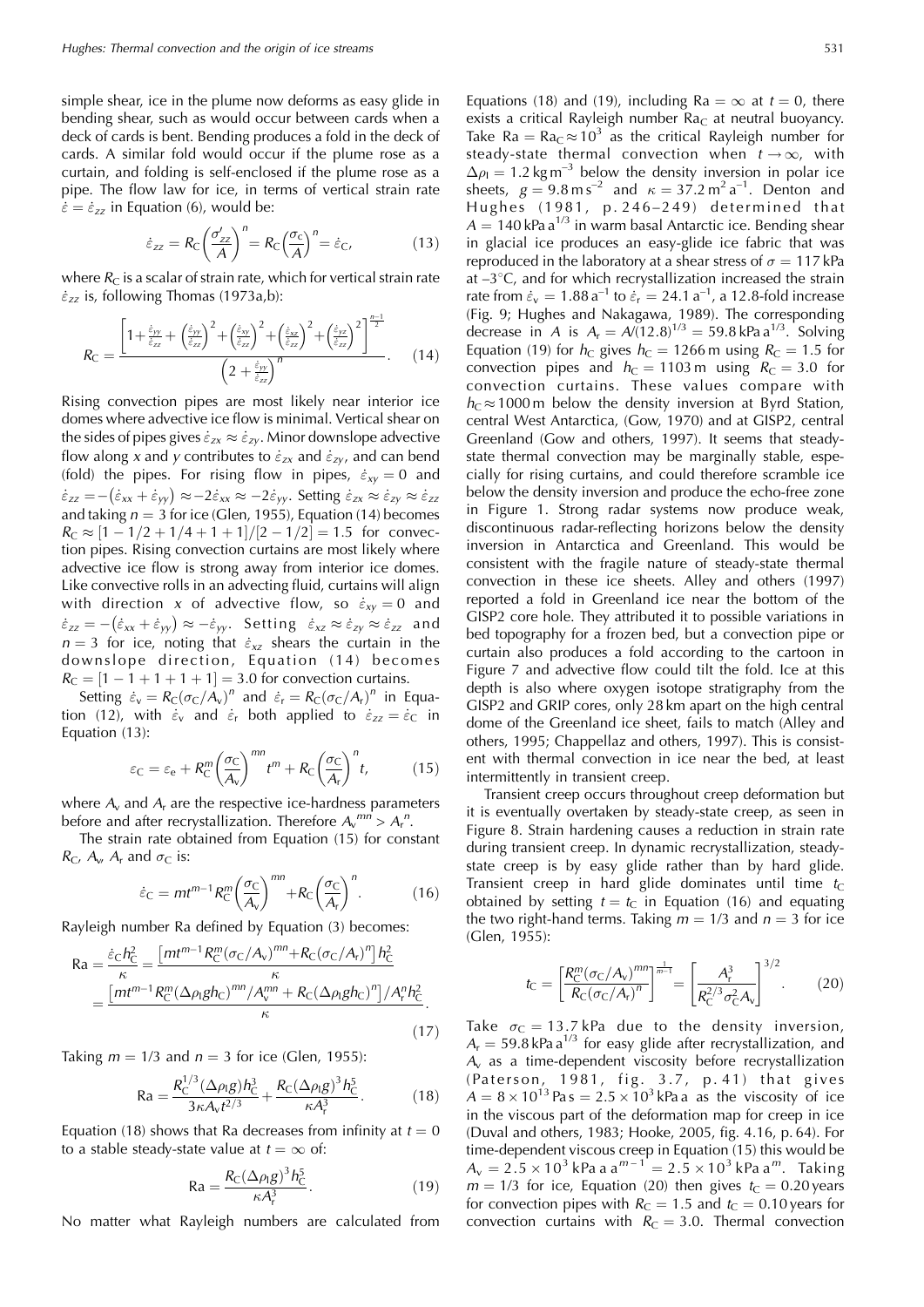

**Fig. 9.** Creep curves for simple shear in polycrystalline ice at  $-3^{\circ}$ C and shear stresses of 117 kPa (curve A) and 55 kPa (curve B).

dominated by transient creep in hard glide lasts about 1 month. Then it is overtaken by steady-state creep in easy glide.

Figure 9 shows creep data obtained by Hughes and Nakagawa (1989) for polycrystalline ice having a random grain fabric and deformed in simple shear at  $-3^{\circ}$ C. Recrystallization had not taken place after 1100 hours when the applied shear stress was 55 kPa, but began after 150 hours and was complete by 550 hours when the stress was 117 kPa. The single-maximum easy-glide ice fabric was as strong as those produced by easy glide in bending shear at a similar temperature behind the face of a calving ice wall on Deception Island (60°S, 60.6°W) off the Antarctic Peninsula. The ice wall and shear bands date from the 12 August 1970 volcanic eruption. Ice was sampled in December 1970. The creep curve for 55 kPa in Figure 9 shows that transient creep remained an important strain component after 1100 hours (46 days) of creep. It therefore seems possible that transient creep could be important >1 month after a convection plume is initiated by a thermal buoyancy stress of 13.7 kPa for warm ice in dynamic recrystallization that continually produces an easy-glide ice fabric from strain-hardened ice. In that case,  $t_v = 0$  and gives  $\varepsilon_r = \dot{\varepsilon}_r(t - t_v) = \dot{\varepsilon}_r t$  in Figure 8 for creep strain by easy glide in recrystallized ice.

Figure 10 plots the creep curve given by Equation (15) as the sum of transient creep in hard glide and steady-state creep in easy glide for dynamic recrystallization in a rising curtain of convecting ice, using values of m, n,  $R_C$ ,  $\sigma_C$ ,  $A_v$ and  $A_r$  determined here. Note that the two contributions to creep are equal at  $t = 0.10$  years. For dynamic recrystallization at  $-3^{\circ}$ C and a buoyancy stress of 13.7 kPa, creep strains from transient creep in hard glide and from steady-state creep in easy glide are equal at a strain of about 0.004. This is two orders of magnitude less than the strain of about 0.4 at 117 kPa (Fig. 9). Dynamic recrystallization in warm ice allows strain softening to occur simultaneously with strain hardening linked to transient creep at the beginning of creep deformation, not at some later time when more strain energy has accumulated.

Figure 11 plots the strain rate  $\dot{\varepsilon}_C$  and the Rayleigh number Ra for convective creep using these values and  $h<sub>C</sub> = 1103$  m for a rising curtain. Note that the Ra curve tracks the  $\dot{\varepsilon}_C$ curve, as required by Equation (3), both being infinite at time  $t = 0$ . Figure 11 shows that Ra exceeds any critical Rayleigh number  $Ra_C$  for thermal convection in fluids until



Fig. 10. A creep curve for dynamic recrystallization at  $-3^{\circ}$ C given by Equation (18). The creep curve is the sum of ductile strains  $(\dot{\varepsilon}_v t)^{1/3}$  for hard glide in transient creep before recrystallization and  $\varepsilon_{r}t$  for easy glide in steady-state creep after recrystallization.

 $t = 0.10$  years, when transient creep in hard glide equals steady-state creep in easy glide for the rising convection curtain. At  $t = 0.10$  years, Ra = 1732 and is nearly identical to the critical Rayleigh number  $Ra_C = 1708$  for rigid top and bottom boundaries when initiating thermal convection in a fluid heated from below (Knopoff, 1964). After 10 years,  $Ra = 1297$ , compared to  $Ra_C = 1101$  when the fluid has one rigid and one free boundary. There is little change in Ra for the rising curtain of ice after 10 years, with  $Ra = 1296$  at infinite time. These values will be somewhat lower for rising pipes of ice, so convecting pipes should be rare compared to convecting curtains. Similarly, crustal hot spots within lithosphere plates and linked by Wilson (1963) to pipes of mantle convection are rare compared to crustal rifts along plate boundaries linked to curtains of mantle convection (Hughes, 1973a,b, 1975). Hot spots produce sporadic volcanic eruptions whereas rifts discharge lava continuously. This would be the case if pipes operate as intermittent transient convection and curtains operate as continuous steady-state convection. The same can be expected for thermal convection in polar ice sheets, given the lower Ra value for pipes due to the lower  $R_C$  in Equation (14). Surface expressions of these features are suppressed on ice sheets because convective activity occurs below the density inversion, but convection in the icy mantle of Jupiter's moon Europa may produce similar surface features (Pappalardo and others, 1998; Sullivan and others, 1998; Pappalardo and Carr, 2004; Freeman and others, 2006).

## **CONVECTION CURTAINS FACILITATE STREAMFLOW**

Sheet flow becomes streamflow in the tributaries of ice streams. How this is accomplished remains unknown, but a thawed bed, wet basal sediments and channelized bed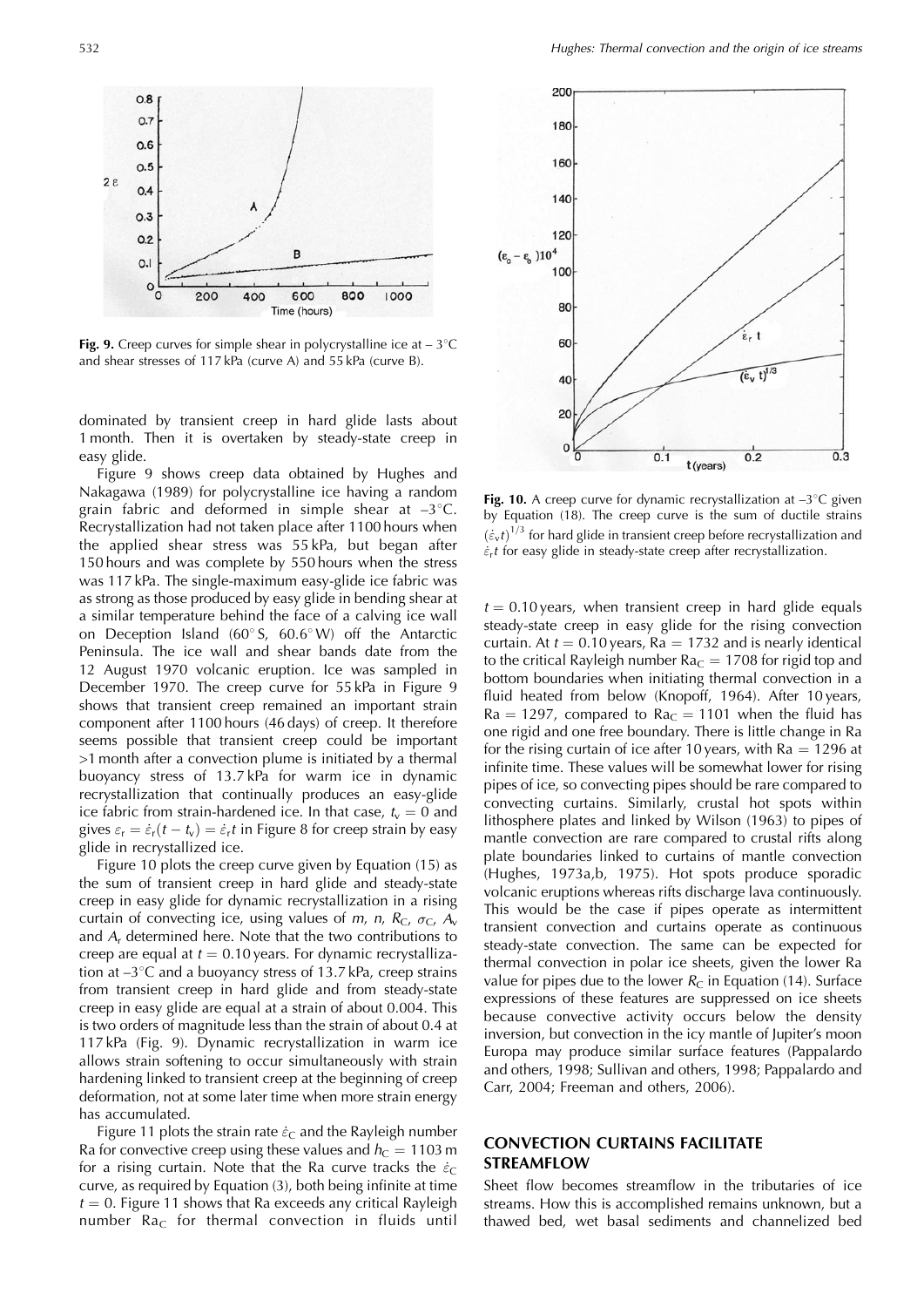

Fig. 11. The time dependence of convective strain rate,  $\varepsilon_C$ , from Equation (16) and Rayleigh number, Ra, from Equation (17) for  $h_c = 1103$  m. Here  $m = 1/3$  and  $n = 3$  for ice.

topography are helpful (Bindschadler and others, 2001). These are the conditions that favor convection curtains aligned with advective ice flow. Vaughan and others (2001, fig. 5) show the dendritic nature of tributaries that converge on Pine Island and Thwaites Glaciers, the two fastest ice streams in Antarctica. Lateral shear zones separate fast streamflow from slow sheet flow across the sides of ice streams. Strain heating in lateral shear zones would tend to elevate ice temperature, and hence the density inversion, in an ice stream by warming ice flowing laterally across the shear zones, according to modeling experiments by Raymond and others (2001) and confirmed for Rutford Ice Stream, West Antarctica, by Doake and others (1987). Lateral flow assists return convective flow.

Figure 12 shows temperature profiles on opposite sides of a lateral shear zone that separates Whillans Ice Stream, West Antarctica, from the Unicorn, an ice ridge between the two main tributaries of Whillans Ice Stream (Kamb, 2001, fig. 4). The temperature of Whillans Ice Stream increases with depth virtually from the surface in ice 1080 m thick. That and a wet bed of low-strength till give Whillans Ice Stream close to free top and bottom boundary conditions that allow the lowest critical Rayleigh number,  $Ra = 657$ , for initiating thermal convection in fluids heated from below. In contrast, the temperature inversion in the Unicorn is 300 m below the surface and the bed is frozen, giving rigid top and bottom boundary conditions, which require  $Ra_C = 1708$  to initiate thermal convection in fluids heated from below. Rising warm convective flow in lateral shear zones cools and sinks in ice streams, not ice ridges.

Figure 13 is a cartoon showing a transverse cross-section of an ice stream at three downslope locations. Convection curtains aligned with advective ice flow are shown as transverse cross-sections in lateral shear zones, with a soft thawed bed on the lowering ice-stream side and a hard frozen bed on the higher ice-ridge side. Along with the higher density inversion on the ice-stream side, based on the temperature profiles in Figure 12, this gives close to free–free



Fig. 12. Temperature profiles in Whillans Ice Stream (Ice Stream B) and Unicorn Ice Ridge (Ridge B1-B2), West Antarctica (Kamb, 2001).

and rigid-rigid top and bottom boundary conditions across the lateral shear zones. This is why the sinking limbs of convection would occur in ice streams rather than in ice ridges between ice streams. Sinking ice empties the reservoir of gravitational potential energy above the density inversion and converts it into kinetic energy of motion that facilitates, and may even initiate, streamflow. Since ice streams discharge 90% of Antarctic ice and 70% of Greenland ice, most of the potential energy reservoir is drained if this form of thermal convection acts to lower and thin the reservoir as shown in Figure 13.

It can be argued that ice streams empty the potential energy reservoir in any case, regardless of whether they are flanked by rising convection curtains in their lateral shear zones. Nevertheless, the easy-glide ice fabric that favors horizontal advective ice flow equally favors vertical convective ice flow. A vertical buoyancy deviator stress is produced by the density inversion, so a vertical strain rate will exist according to Equation (16), and the initial Rayleigh number given by Equation (17) will be infinite, thereby exceeding any possible critical Rayleigh number needed to initiate thermal convection. When the stress field is allowed to warp free top and bottom surface, Weertman (1967) found  $Ra_C = 300$ , less than half of  $Ra_C = 657$  with no warpage. Figure 12 shows that ice in Whillans Ice Stream is warmer and lower than ice in the Unicorn. If this is the sinking limb warmed by ice in the rising convection curtains, then we have a demonstration of a complete convective system in ice streams and their lateral shear zones.

#### **CONCLUSIONS**

Even when the density decrease with depth due to rising temperature with depth in an ice sheet is corrected for the density increase due to increasing pressure with depth, a density inversion still occurs and gives rise to a thermal buoyancy stress that causes a significant vertical strain rate. Owing to the crystal anisotropy of ice, with creep deformation confined largely to 'basal' planes having hexagonal symmetry, rising convection plumes should be confined to pipes and curtains with slow sinking flow between. Pipes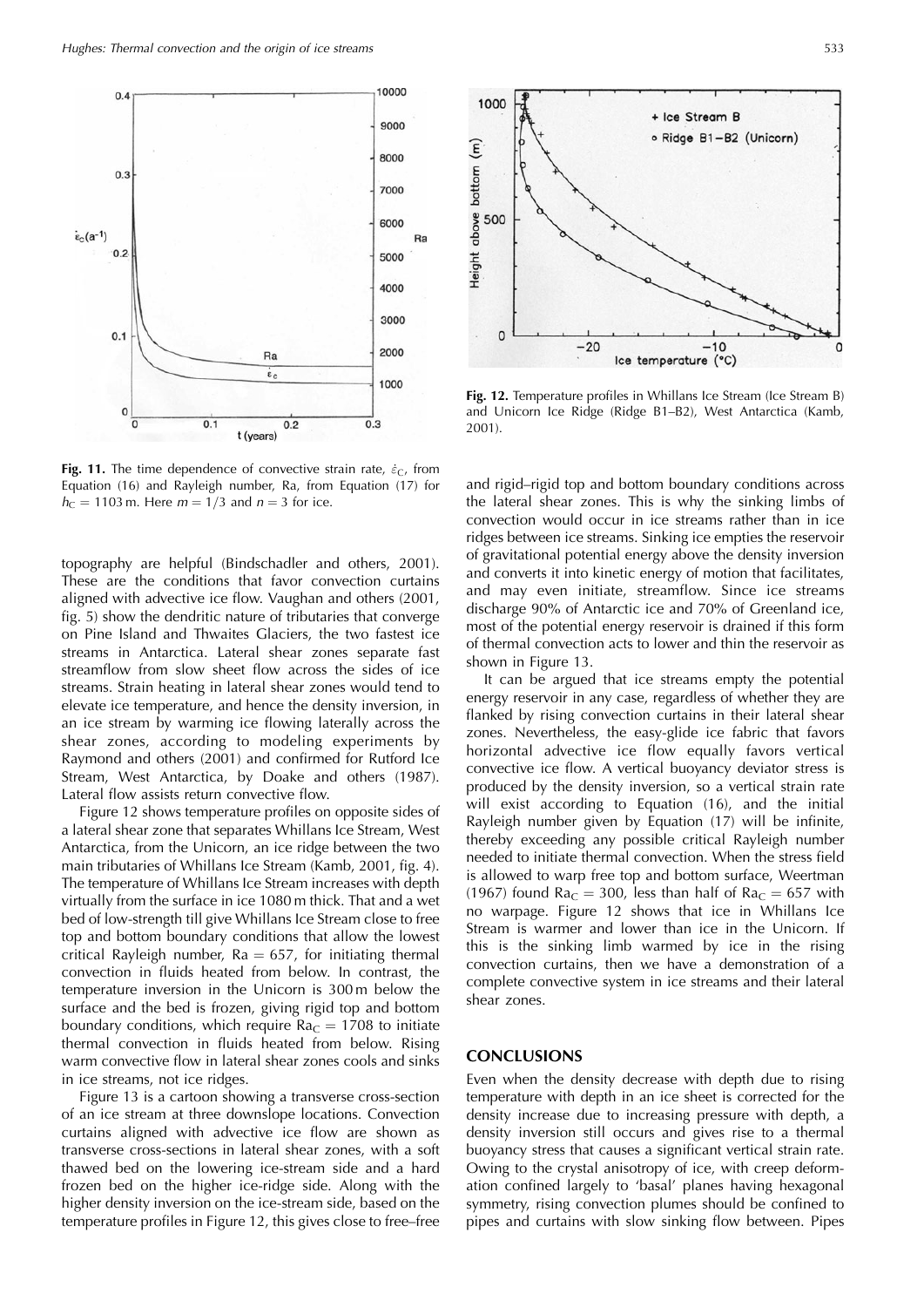

Fig. 13. A transverse cross-section of an ice stream in which convection curtains rise in the lateral shear zones. Horizontal lines represent stratigraphic horizons in the ice for the reservoir of gravitational potential energy (P) above the density inversion (D) and for thermal convection in ice below the density inversion (C), as manifested by warm rising curtains of ice (R) in lateral shear zones (L) and en masse sinking of ice between shear zones. Sinking lowers layer P into layer C, converting gravitational potential energy into kinetic energy of motion as the ice stream moves downslope (top to middle to bottom).

may occur beneath ice domes where surface accumulation rates and advective ice flow are minimal, but curtains aligned with advective ice flow are favored as ice spreads away from domes. Curtains are most likely along the sides of ice streams as slow sheet flow converges to become fast streamflow. This transition begins in the tributaries of ice streams, so each tributary may be flanked by rising convection curtains in its lateral shear zones. As tributaries merge to produce an ice stream, lateral shear becomes confined to the sides of the ice stream. Since lateral shear produces an easy-glide ice fabric that equally favors horizontal advective flow and vertical convective flow, rising convecting curtains will be confined to the outer lateral shear zones that remain when tributaries merge to become the main trunk of an ice stream. Sinking convective flow occurs en masse in the ice stream (see Fig. 13).

A chicken-or-egg question emerges as to whether thermal convection produces ice streams or merely becomes localized in ice streams. Both possibilities can be imagined. For thermal convection to produce ice streams it must precede streamflow. This is possible if sporadic isolated convecting pipes in transient creep under interior ice domes become nodes connecting a polygonal network of convecting curtains in easy-glide steady-state creep as advective flow moves ice downslope from ice domes (see Hughes, 1976, fig. 8). Transient pipes would be analogous to those causing volcanic 'hot spots' within lithosphere tectonic plates (Wilson, 1963),



Fig. 14. A cartoon showing how downslope motion of an ice stream is facilitated by rising convection curtains in its lateral shear zones and by basal water crossing the shear zones and uncoupling the ice stream from its bed. Slow-sinking convection flow occurs between the rising curtains and lowers the surface of the ice stream.

and steady-state pipes connecting curtains would be analogous to hot 'triple junctions' at tectonic plate boundaries (Wilson, 1965). Advective flow away from ice domes would align convecting curtains in the downslope direction. Parallel curtains separated by a basal channel having weak ice-bed coupling would provide the weakened lateral coupling that might initiate streamflow. If ice streams form without convecting curtains rising in converging tributaries of streamflow, the thermal buoyancy stress below the density inversion might produce rising curtains of convecting ice in the lateral shear zones of ice streams and their tributaries. Vertical shear would be much less than longitudinal shear because the buoyancy stress would be much less than the downslope gravitational driving stress, of order 14 kPa compared to 45 kPa. The fact that ice streams are lower and warmer than their flanking ice ridges is consistent with descending convection flow between lateral shear zones.

Thermal convection would be favored by dynamic recrystallization in basal ice having an easy-glide fabric produced by the basal shear stress that resists advective flow of ice over the bed. A thermal buoyancy stress due to the density inversion in overlying ice is greatest at the bed and may locally upwarp basal ice where ice-bed coupling is weakest, such as in thawed patches on a frozen bed or water pockets on a thawed bed. Basal ice deforming in simple shear continues to deform in bending shear where upwarping occurs, thereby preserving the easy-glide ice fabric for both horizontal advecting flow and vertical convecting flow. Progressive upwarping allows easy glide in simple shear within a boundary layer of ice between rising pipes or curtains and the slowly sinking ice that surrounds them. Curtains should replace pipes as advective flow increases downslope from interior ice domes of an ice sheet, with curtains being aligned with advective flow. Curtains then become zones of ice in easy glide for both convective and advective ice flow, so it seems natural for ice streams to develop between curtains and above a bed weakly coupled to basal ice. Ice streams lower as the return limb of thermal convection. This would occur along bedrock channels blanketed by water-saturated till, the very places where Bindschadler and others (2001) found tributaries of ice streams tended to develop.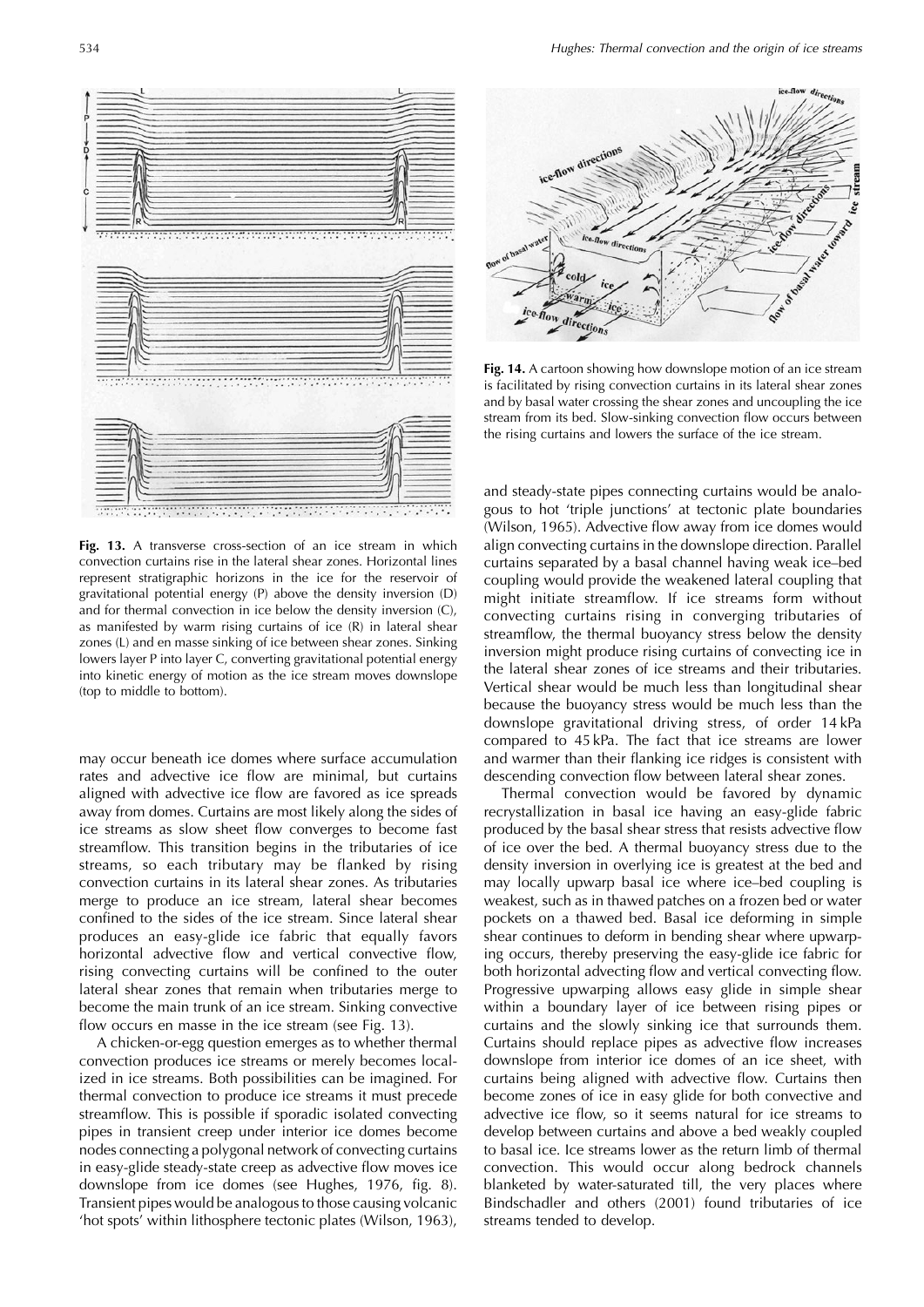Figure 14 is a cartoon model showing how an ice stream might be generated from the interaction between horizontal advective ice flow in downslope directions and vertical convective ice flow in curtains aligned with downslope flow. Warm basal ice rises in curtains, allowing ice to sink slowly between curtains. Ice advecting laterally across the curtains delivers warmed ice to replace slowly sinking cold ice, while basal water flows across the curtains because slowly sinking ice between the curtains produces a transverse pressure gradient at the base of overlying ice. Inflow of basal water reduces ice-bed coupling between curtains and allows the slowly sinking ice to be advected downslope faster than flanking ice that becomes more coupled to the bed as it loses basal water. An easy-glide ice fabric in the vertically rising curtains reduces ice-ice coupling across the curtains, thereby accelerating downslope advection of ice sinking between the curtains. This would be the beginning of streamflow. The lowering and warming cold ice empties the reservoir of gravitational potential energy above the density inversion, with ice streams being the 'sluices' that are opened by thermal convection.

Whether this process can or should be incorporated into existing ice-sheet models is an open question. My personal interest in thermal convection and ice streams dates from my entry into glaciology in 1968, and from the start contained a suspicion that the two flow processes are linked. I have a doppelgänger screaming at me that they are. Many years ago I asked Barclay Kamb to investigate this possibility. He did and told me he could not compose a field experiment that would definitively answer the question. Yet my doppelgänger kept screaming at me that convection exists and does produce ice streams. I hope by this paper my doppelgänger will shut up and spare me the rage. Figures 12 and 14 illustrate a hypothesis that can be tested in the field. Faced with my imminent retirement, I invite others to take up this task.

#### **ACKNOWLEDGEMENTS**

This work was supported by the US National Science Foundation through the Center for Remote Sensing of Ice Sheets (CReSIS), University of Kansas. B. Hughes processed all versions of this paper.

#### **REFERENCES**

- Alley, R.B., A.J. Gow and D.A. Meese. 1995. Mapping c-axis fabrics to study physical processes in ice. J. Glaciol., 41(137), 197-203.
- Alley, R.B., A.J. Gow, D.A. Meese, J.J. Fitzpatrick, E.D. Waddington and J.F. Bolzan. 1997. Grain-scale processes, folding and stratigraphic disturbance in the GISP2 ice core. J. Geophys. Res., 102(C12), 26,819-26,830.
- Bentley, C.R. 1971. Seismic anisotropy in the West Antarctic ice sheet. In Crary, A.P., ed. Antarctic snow and ice studies II. Washington, DC, American Geophysical Union, 131-177. (Antarctic Research Series 16.)
- Bindschadler, R., J. Bamber and S. Anandakrishnan. 2001. Onset of streaming flow in the Siple Coast region, West Antarctica. In Alley, R.B. and R.A. Bindschadler, eds. The West Antarctic ice sheet: behavior and environment. Washington, DC, American Geophysical Union, 123-136. (Antarctic Research Series 77.)
- Budd, W. 1969. The dynamics of ice masses. ANARE Sci. Rep. 108. Chappellaz, J., E. Brook, T. Blunier and B. Malaizé. 1997. CH<sub>4</sub> and  $\delta^{18}$ O of O<sub>2</sub> records from Antarctic and Greenland ice: a clue for

stratigraphic disturbance in the bottom part of the Greenland Ice Core Project and the Greenland Ice Sheet Project 2 ice cores. J. Geophys. Res., 102(C12), 26,547-26,557.

- Davies-Jones, R.P. 1971. Thermal convection in a horizontal plane Couette flow. J. Fluid Mech., 49(1), 193-205.
- Deardorff, J.W. 1965. Gravitational instability between horizontal plates with shear. Phys. Fluids, 8(6), 1027-1030.
- Denton, G.H. and T.J. Hughes, eds. 1981. The last great ice sheets. New York, etc., John Wiley and Sons.
- Doake, C.S.M., R.M. Frolich, D.R. Mantripp, A.M. Smith and D.G. Vaughan. 1987. Glaciological studies on Rutford Ice Stream, Antarctica. J. Geophys. Res., 92(B9), 8951-8960.
- Drewry, D.J., ed. 1983. Antarctica: glaciological and geophysical folio. Cambridge, University of Cambridge. Scott Polar Research Institute.
- Duval, P., M.F. Ashby and I. Anderman. 1983. Rate-controlling processes in the creep of polycrystalline ice. J. Phys. Chem., 87(21), 4066-4074.
- Freeman, J., L. Moresi and D.A. May. 2006. Thermal convection with a water ice I rheology: implications for icy satellite evolution. Icarus, 180(1), 251-264.
- Gallagher, A.P. and A.M. Mercer. 1965. On the behavior of small disturbances in plane Couette flow with a temperature gradient. Proc. R. Soc. London, Ser. A, 228(1404), 117-128.
- Glen, J.W. 1955. The creep of polycrystalline ice. Proc. R. Soc. London, Ser. A, 228(1175), 519-538.
- Gow, A.J. 1970. Preliminary results of studies of ice cores from the 2164 m deep drill hole, Byrd Station, Antarctica. IASH Publ. 86 (Symposium at Hanover, New Hampshire 1968 - Antarctic Glaciological Exploration (ISAGE)), 78-90.
- Gow, A.J., H.T. Ueda and D.E. Garfield. 1968. Antarctic ice sheet: preliminary results of first core hole to bedrock. Science, 161(3845), 1011-1013.
- Gow, A.J. and 6 others. 1997. Physical and structural properties of the Greenland Ice Sheet Project 2 ice cores: a review. J. Geophys. Res., 102(C12), 26,559-26,575.
- Harrison, C.H. 1971a. Radio echo records cannot be used as evidence for convection in the Antarctic ice sheet. Science, 173(3992), 166-167.
- Harrison, C.H. 1971b. Radio-echo sounding: focusing effects in wavy strata. Geophys. J. R. Astron. Soc., 24(4), 383-400.
- Hooke, R.LeB. 2005. Principles of glacier mechanics. Second edition. Cambridge, etc., Cambridge University Press.
- Hughes, T. 1970. Convection in the Antarctic ice sheet leading to a surge of the ice sheet and possibly to a new ice age. Science, 170(3958), 630-633.
- Hughes, T. 1971. Convection in polar ice sheets as a model for convection in the Earth's mantle. J. Geophys. Res., 76(11), 2628-2638.
- Hughes, T. 1972a. Derivation of the critical Rayleigh number for convection in crystalline solids. J. Appl. Phys., 43(6), 2895-2896.
- Hughes, T. 1972b. Thermal convection in polar ice sheets related to the various empirical flow laws of ice. Geophys. J. R. Astron. Soc., 27(2), 215-299.
- Hughes, T. 1973a. Coriolis perturbation of mantle convection related to a two-phase convection model. Tectonics,  $18(3-4)$ ,  $215 - 230$ .
- Hughes, T. 1973b. An unstable tetrahedral mantle-convection model, continental drift, and polar ice sheets. Tectonophysics,  $17(1-2), 73-88.$
- Hughes, T. 1975. The case for creation of the North Pacific Ocean during the Mesozoic era. Palaeogeogr., Palaeoclimatol., Palaeoecol., **18**, 1-43.
- Hughes, T.J. 1976. The theory of thermal convection in polar ice sheets. *J. Glaciol.*, **16**(74), 41-71.
- Hughes, T.J. 1977. Do oxygen isotope data from deep coreholes reveal dike-sill thermal convection in polar ice sheets? IAHS Publ. 118 (Symposium at Grenoble 1975 - Isotopes and Impurities in Snow and Ice), 336-340.